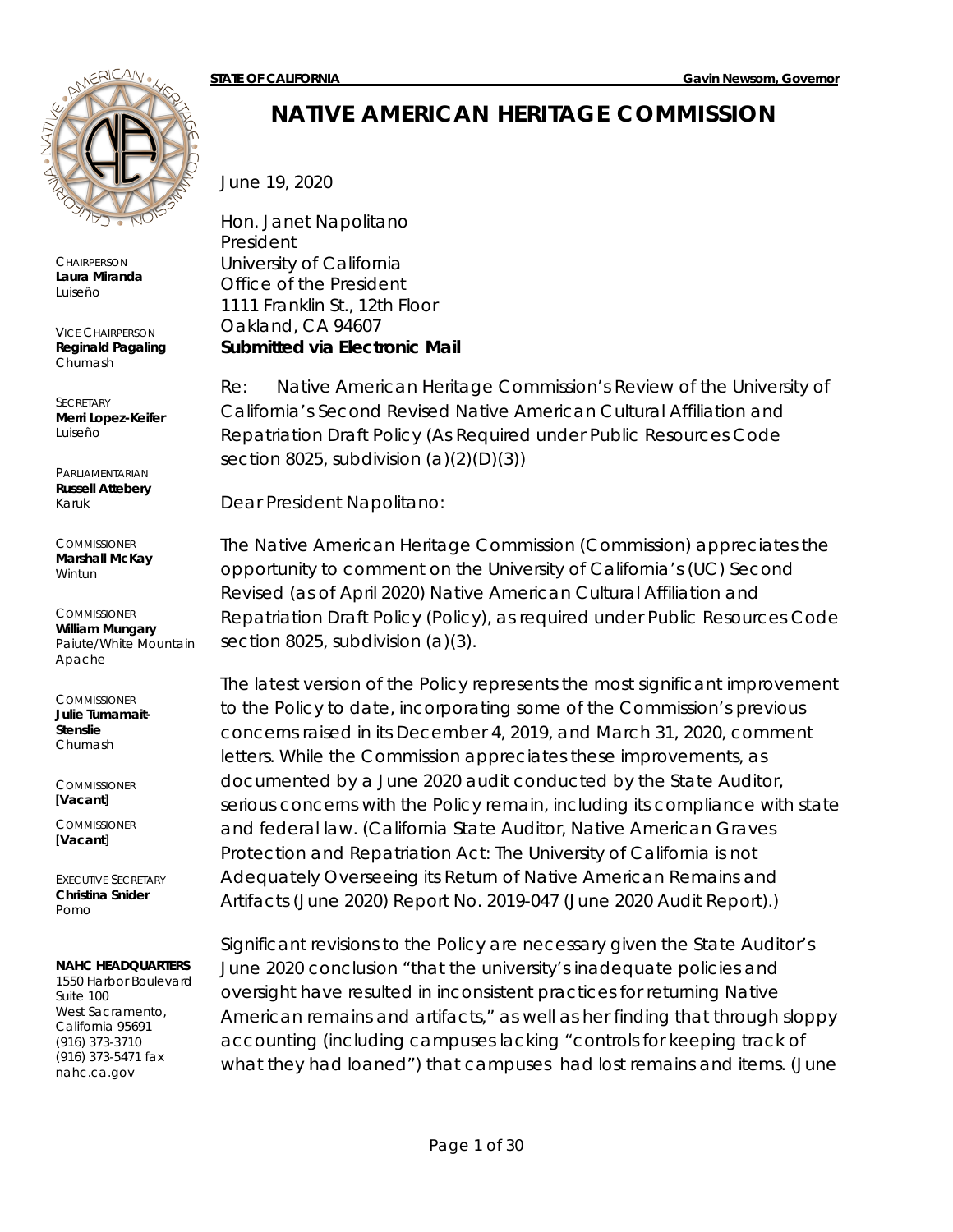2020 Audit Report at p. 28.) The Commission is resolute in its commitment to assist and advise the UC to achieve compliance with AB 2836, as well as other federal and state repatriation laws.

#### **EXECUTIVE SUMMARY**

### • **Consulting and Structural Concerns**

While the UC has made improvements to its Policy, significant overarching concerns remain regarding consultation and organization.

### o **Consultations**

AB 2836 requires the UC to develop its Policy in consultation with California Native American tribes. (Health & Saf. Code, § 8025, subd. (a)(3).) California law defines "consultation" to mean "the meaningful and timely process of seeking, discussing, and considering carefully the views of others, in a manner that is cognizant of all parties' cultural values and, where feasible, seeking agreement." (Gov. Code, § 65352.4.) Consultation "shall be conducted in a way that is mutually respectful of each party's sovereignty." (*Ibid.*) Unfortunately, the UC's proposed policy continues to fall short of the legal standard.

In June of 2020, the California State Auditor completed her review of the UC's compliance with repatriation laws. As to consultations, the State Auditor found that "the university failed to adequately incorporate tribal perspectives during the policy's initial development, . . ." (*Id.,* opening Letter to the Governor.)

On December 3, 2019, in response to the first draft, the Commission commented that the UC had failed to conduct any public consultation. When the UC did seek tribal comments, it provided itself with less than a month to consider these comments and, in the process, failed to respond to any comments, a fact documented by the State Auditor. (June 2020 Audit Report at pp. 21-23.)

On March 31, 2020, in response to the second draft, the Commission commented that the UC had provided insufficient time for tribes to review and comment on the Policy prior to conducting consultations. (June 2020 Audit Report at p. 21.) For instance, tribes were provided with just eight days to review and comment upon the Policy (a lengthy and complex document) prior to holding its public consultation at UC Berkeley, housing one of the largest Native American collections in the country. No consultations were scheduled north of Davis in spite of the Commission's offer of assistance. In response to the Commission's comment letter, the UC failed to provide a written response to a single tribal or Commission comment. (June 2020 Audit Report at p. 23.)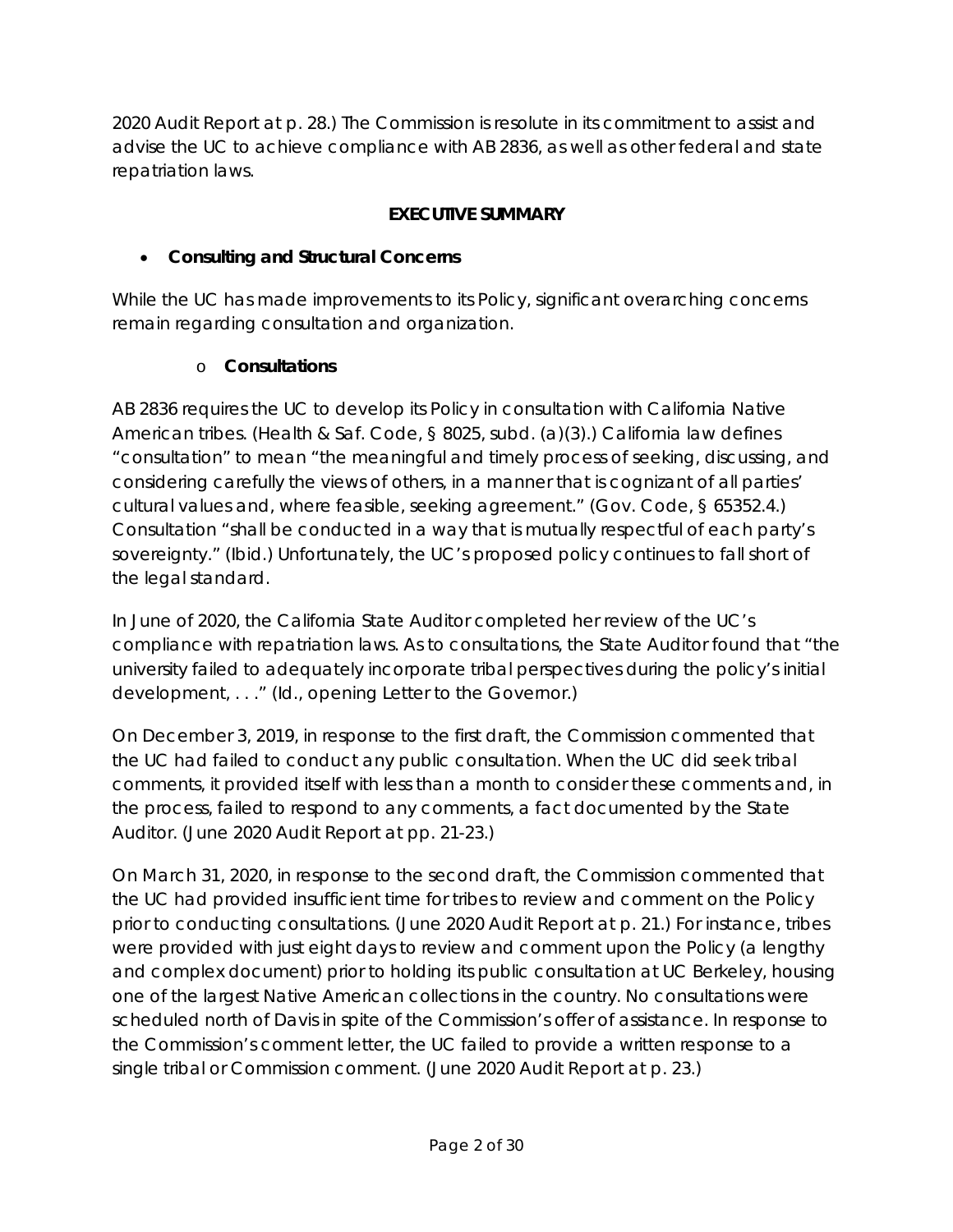The UC has now drafted its third-revised Policy without providing written responses to any comments and with no plans to conduct further public consultations. Not only does this process run counter to express Legislative mandate that it comply with consultation laws, but it also fails to respect tribal sovereignty, fails to carefully consider tribal views, and makes little attempt to reach agreement.

### o **Structure**

The Policy needs to better track the attached flow chart (Appendix A-1) to enable campuses to effectively follow and implement it. The Policy often fails to provide practical guidance, preferring to recite federal and state laws.

To the extent that the Policy does attempt to restate federal and state law, it does so incorrectly in key areas, including restricting consultations, implementing a bias-based test to evaluate tribal knowledge, and in failing to create systemwide policies across campuses governing locating and identifying remains, creating a uniform claims process, deaccessioning collections, updating culturally unidentifiable items (CUI), and in implementing the mandatory disposition of CUI. (Health & Saf. Code, § 8025, subds. (2)(A)-(D).) These concerns were documented by the State Auditor. (June 2020 Audit Report at pp. 21-24, 28-30.) The Policy only makes token attempts to integrate CalNAGPRA and in key aspects, rather than facilitate repatriation, and adopts an adversarial process to enable campuses to retain Native American remains and cultural items. (June 2020 Audit at pp. 20-23 ["Our review of the draft policy from April 2020 found that it would not create consistency across campuses as state law intends."].)

### • **Cultural Affiliation**—**Biased-Based Test Discrediting Tribal Sources of Evidence**

While the Policy asserts that "tribal oral histories, documentation, and testimonies" shall be afforded no less weight by virtue of being in these categories, the Policy then asserts that evidence provided by tribes "shall be evaluated critically taking into consideration the potential bias of the sources of the evidence . . . [including] other works discrediting the sources of evidence, or the circumstances in which the evidence was produced." (Policy at p. 22.) The Policy clearly invites the critique of tribal knowledge which reflects its cultural roots by adopting a biased-based test "discrediting the sources of evidence," an inherently negative test for challenging tribal knowledge not found in federal or state law. Federal and state NAGPRA simply state that "[a] finding of cultural affiliation should be based upon an overall evaluation of the totality of the circumstances, and evidence pertaining to the connection between the claimant and the material being claimed and should not be precluded solely because of some gaps in the record." (43 C.F.R. § 101.14(d); Health & Saf. Code, § 8013, subd. (a)(3).)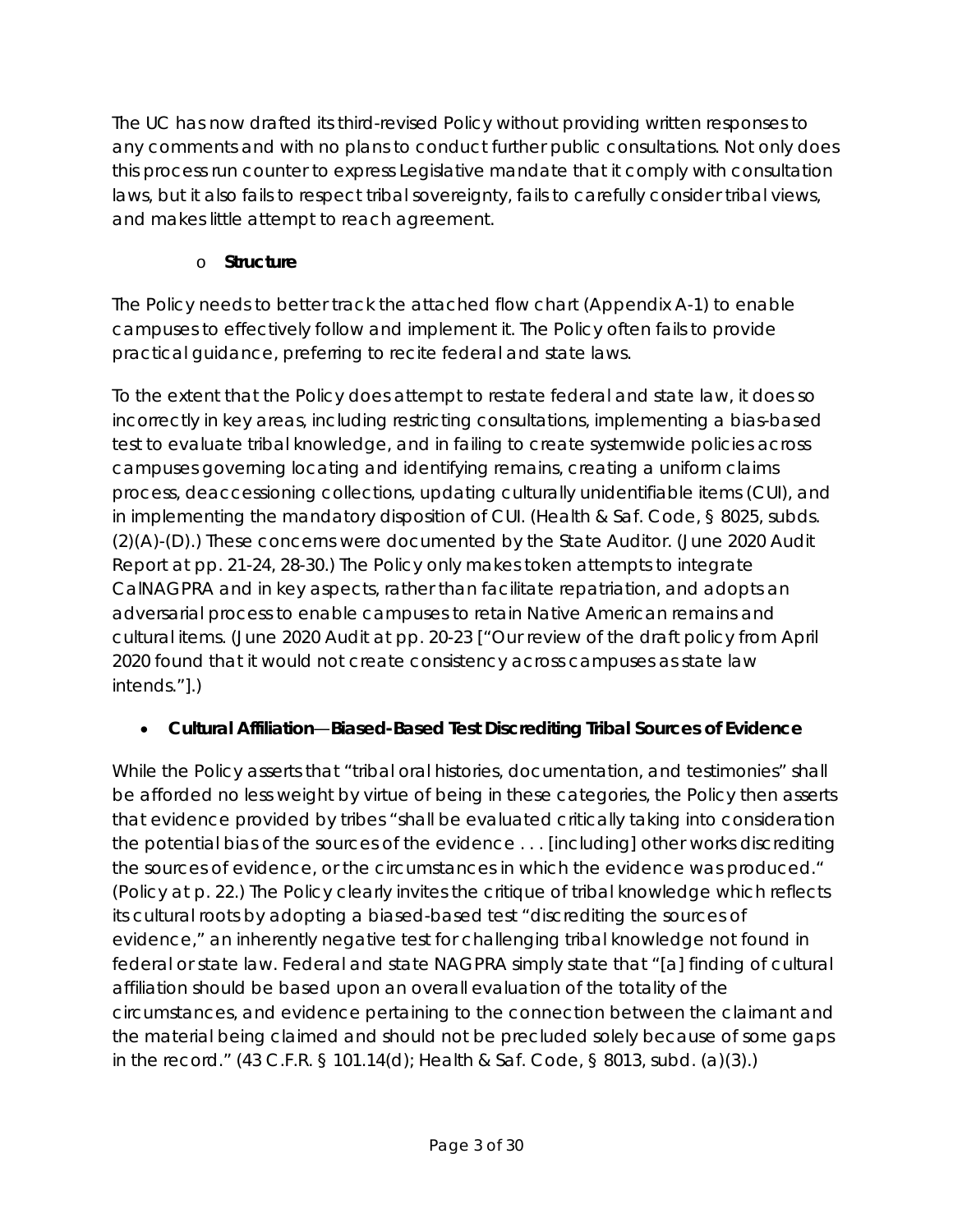Not only is this test not found in state or federal NAGPRA, it undermines the goal of facilitating repatriation. Under the Policy, campuses will be free to discredit tribal evidence necessary to establish tribal cultural affiliation, while elevating academic interests in maintaining the items as culturally unidentified. Such an outcome perpetuates the "discrimination and exploitation sanctioned by state government throughout its history" described by Governor Newsom when he created the Truth and Healing Council.<sup>1</sup>

As documented by the State Auditor, the discrediting of Native American evidence permits campuses to "repeatedly and indefinitely require a tribe to submit additional evidence demonstrating that remains and artifacts are affiliated with it." (June 2020 Audit at p. 9.) The State Auditor documented that this approach has permitted a "drastic variation in campus practices . . . with no guidance on how to evaluate that evidence." (June 2020 Audit at p. 19.) This, in turn, has led to significant delays and failures to repatriate, a problem the State Auditor found particularly acute at UC Berkeley. (June 2020 Audit Report at pp. 1-2, 18-20 ["Los Angeles has repatriated nearly all of the remains and artifacts in its collection . . . while Berkeley has returned only 20 percent".) This may also explain UC San Diego's conclusion in 2018 that none of its remains and cultural items could be culturally affiliated with a present-day Native American tribe. (83 Fed. Reg. 32318 (Jul. 12, 2018).

### • **Previously Unreported Holdings**

The Policy requires campuses to use "proactive efforts" to locate previously unreported collections consisting of a "communication" to departments asking for an "assessment" about whether they have Native American remains and cultural items. (Policy at p. 28.) No definition of "proactive efforts" is provided, nor procedures for conducting such searches, including for ensuring that such searches even occur. These procedures must include having every department or office confirm to the repatriation coordinator that it has conducted a search using the Policy's guidelines and report these search findings. Further, these guidelines need to include provisions for departments or offices that find remains and items outside any formal searches, immediately contact the repatriation coordinator.

This Policy failure is remarkable given the State Auditor's findings. Specifically, the State Auditor documented that through sloppy accounting, including campuses lacking "controls for keeping track of what they had loaned," that they had lost remains and items. (June 2020 Audit Report at p. 28.) According to the State Auditor, "only Berkeley could tell us how many items were missing from its NAGPRA collection." (*Id.* at p. 29.) While "all three campuses identified missing remains and artifacts during the initial

<span id="page-3-0"></span> <sup>1</sup> [https://www.gov.ca.gov/2019/06/18/governor-newsom-issues-apology-to-native-americans](https://www.gov.ca.gov/2019/06/18/governor-newsom-issues-apology-to-native-americans-for-states-historical-wrongdoings-establishes-truth-and-healing-council/)[for-states-historical-wrongdoings-establishes-truth-and-healing-council/](https://www.gov.ca.gov/2019/06/18/governor-newsom-issues-apology-to-native-americans-for-states-historical-wrongdoings-establishes-truth-and-healing-council/) (Accessed Jun 16, 2020)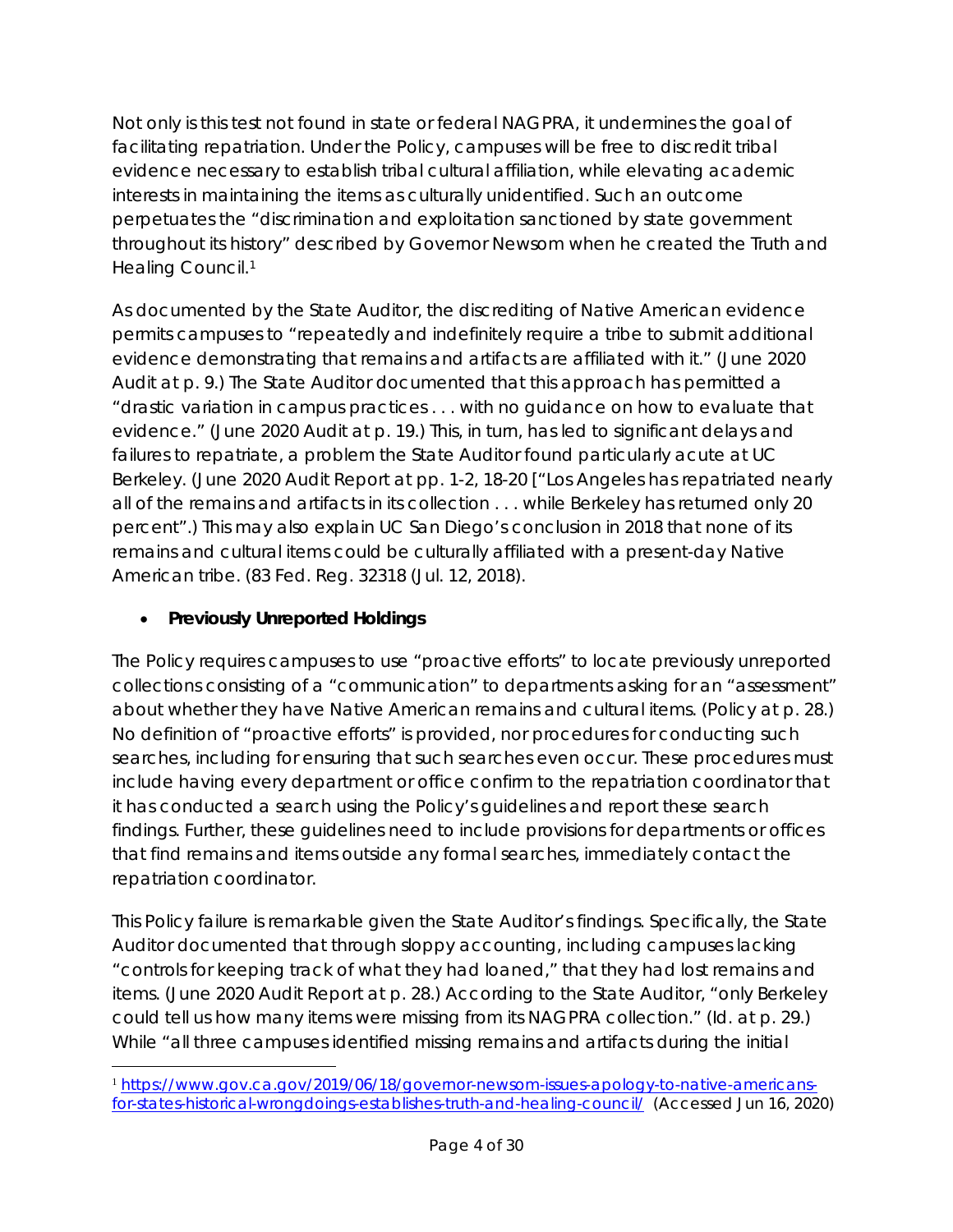inventories they completed in the 1990s to 2000, only Davis and Los Angeles could demonstrate that they informed tribes of what was missing." (*Ibid.*) Given this history, it is imperative that the Policy implements systemwide requirements for conducting thorough and comprehensive searches for Native American remains and associated items which may be located in disparate departments or offices.

### • **Repatriation**

# o **Non-federally Recognized Tribes**

The Policy states that repatriation to non-federally recognized tribes "may only take place after receiving a recommendation from the Secretary of the Interior or authorized representative." (Policy at p. 26.) The statement is misleading because repatriation to non-federally recognized tribes without the Secretary's recommendation may still occur under NAGPRA through their affiliation with federally recognized tribes, something the Policy recognizes in other places. (Policy at p. 24.) Where non-federally recognized tribes are discussed, the Policy only states that at the request of such a tribe, a UC repatriation coordinator may assist in finding a federally recognized tribe to act as a sponsor." (Policy at p. 24.) But many of these tribes lack the legal resources to understand the need to seek a federally recognized sponsor or to seek such assistance. This is a critical oversight because the Policy requires compliance with CalNAGPRA, including assessing state cultural affiliation, which involves repatriation to non-federally recognized tribes. In a very real way, the Policy is potentially setting these tribes up for failure. The concern over non-federally recognized tribes is magnified by the fact that the State Auditor documented the UC's history in failing to comply with federal laws governing the disposition of remains and items which is the only process under NAGPRA which permits non-federally recognized tribes to participate in repatriation. (June 2020 Audit Report at p. 19.)

# o **Integrating CalNAGPRA**

CalNAGPRA is intended to be applied in conjunction with NAGPRA. (Health and Saf. Code, § 8011, subd. (c).) Under CalNAGPRA, any tribe claiming state cultural affiliation must file a claim with the Commission under CalNAGPRA. (Health & Saf. Code, § 8014, subd. (a).) This requirement is mandatory and triggers other obligations under CalNAGPRA, but is not explained in the Policy. In regards to CalNAGPRA, the State Auditor found that "[o]f further concern is that the Office of the President did not update the sytemwide policy in 2002 when CalNAGPRA became effective, . . ." (June 2020 Audit Report at p. 19.) The failure to properly integrate CalNAGPRA into the Policy is an ongoing one.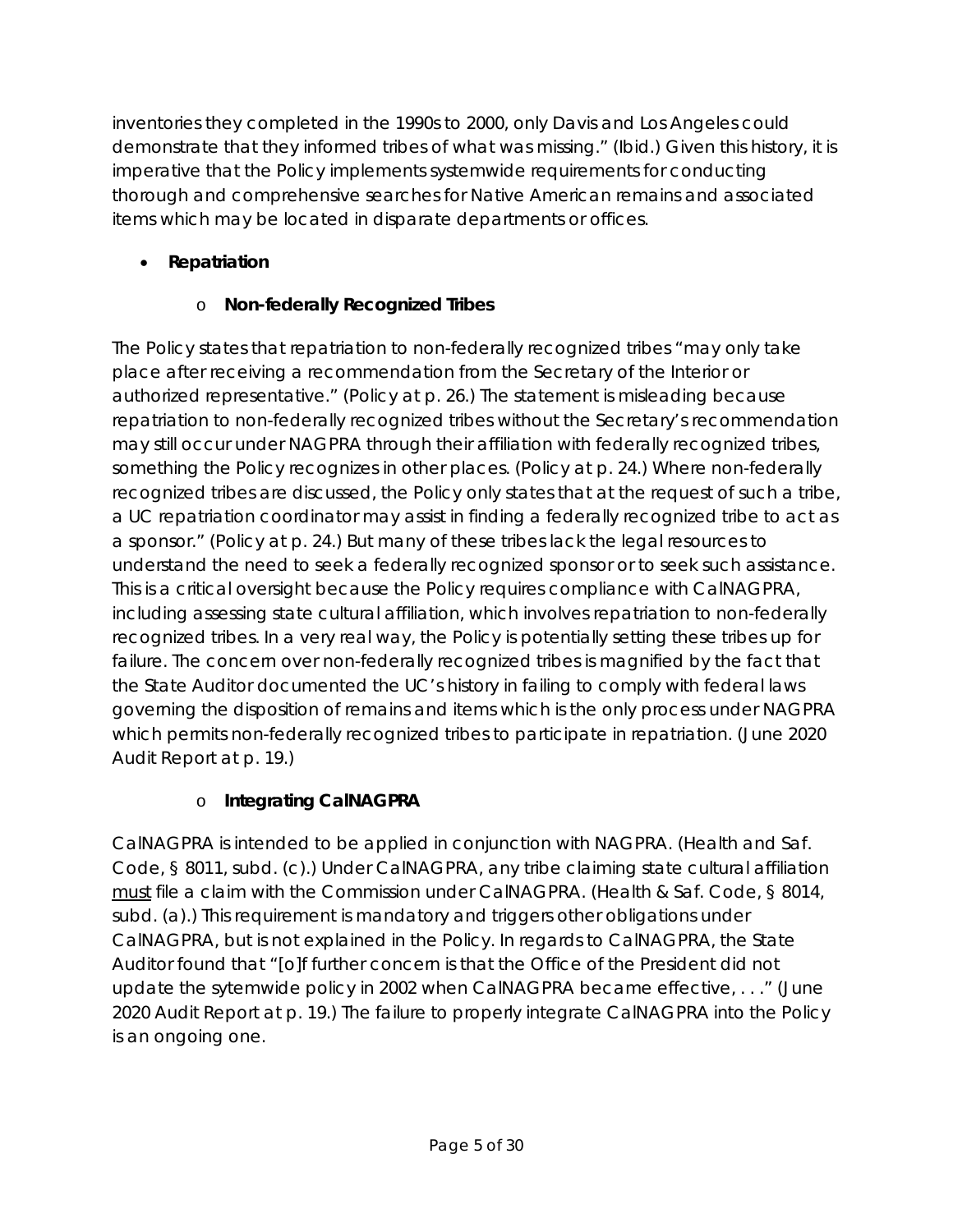Under CalNAGPRA, where there are multiple requests, the parties must submit documentation concerning the dispute to the Commission and 30 days thereafter must meet to settle this dispute. (Health & Saf. Code, § 8016, subd. (d).) If the parties are unable to resolve the matter, then the matter must proceed to Commission mediation, culminating in a Commission resolution as a final CalNAGPRA remedy. (Health & Saf. Code, § 8016, subds. (d), (e), and (j).)

### o **Culturally Unidentified Items**

As part of the re-evaluation of CUI, the Policy fails to require consultation with tribes having state cultural affiliation, nor does it explain that where no claims are made based upon the re-evaluation of CUI, campuses must still affirmatively offer to transfer control to tribes (Policy at pp. 36-37) (43 C.F.R. § 10.11(c)(1).) Finally, as mentioned above, the Policy does not adequately explain that as part of the re-evaluation process, campuses should assist tribes with state cultural affiliation needing to associate with federally recognized tribes to obtain repatriation.

### • **Research and Testing**

 $\overline{a}$ 

Research and testing on sacred Native American remains and cultural items is one of the most fundamental human rights violations related to the exploitation of Native Americans. Testing and research are not part of repatriation/disposition under federal or state NAGPRA and should not be in the UC Policy, nor should research and testing be allowed by the UC on its NAGPRA/CalNAGPRA collections.<sup>[2](#page-5-0)</sup>

The flaws in the Policy regarding testing illustrate the reason it should not be part of repatriation. It would permit research and testing without obtaining approval from state culturally affiliated tribes. (Policy at p. 33.) In so doing, the Policy not only fails to incorporate CalNAGPRA, it creates a loophole that will allow for destructive testing of CUI, where federally recognized tribes may have little interest or no affiliation with the remains and items. It would also permit testing prior to repatriation/disposition such that the tribes which may ultimately obtain the remains never consented to the testing.

Finally, in light of the history of misuse and exploitation of CUI, it is disappointing that the Policy fails to adequately protect tribes by requiring that written agreements include a clear and easily understood explanation of the type, nature, and extent of testing being permitted; the potential impacts of this testing on the remains and any associated items; the duration of such testing; and the tribes' rights to revoke such authority or to terminate the agreement.

<span id="page-5-0"></span><sup>2</sup> If Tribes, voluntarily, once final repatriation/disposition has occurred, wish to engage any of the campuses on such issues that would be of a matter separate apart from this repatriation policy.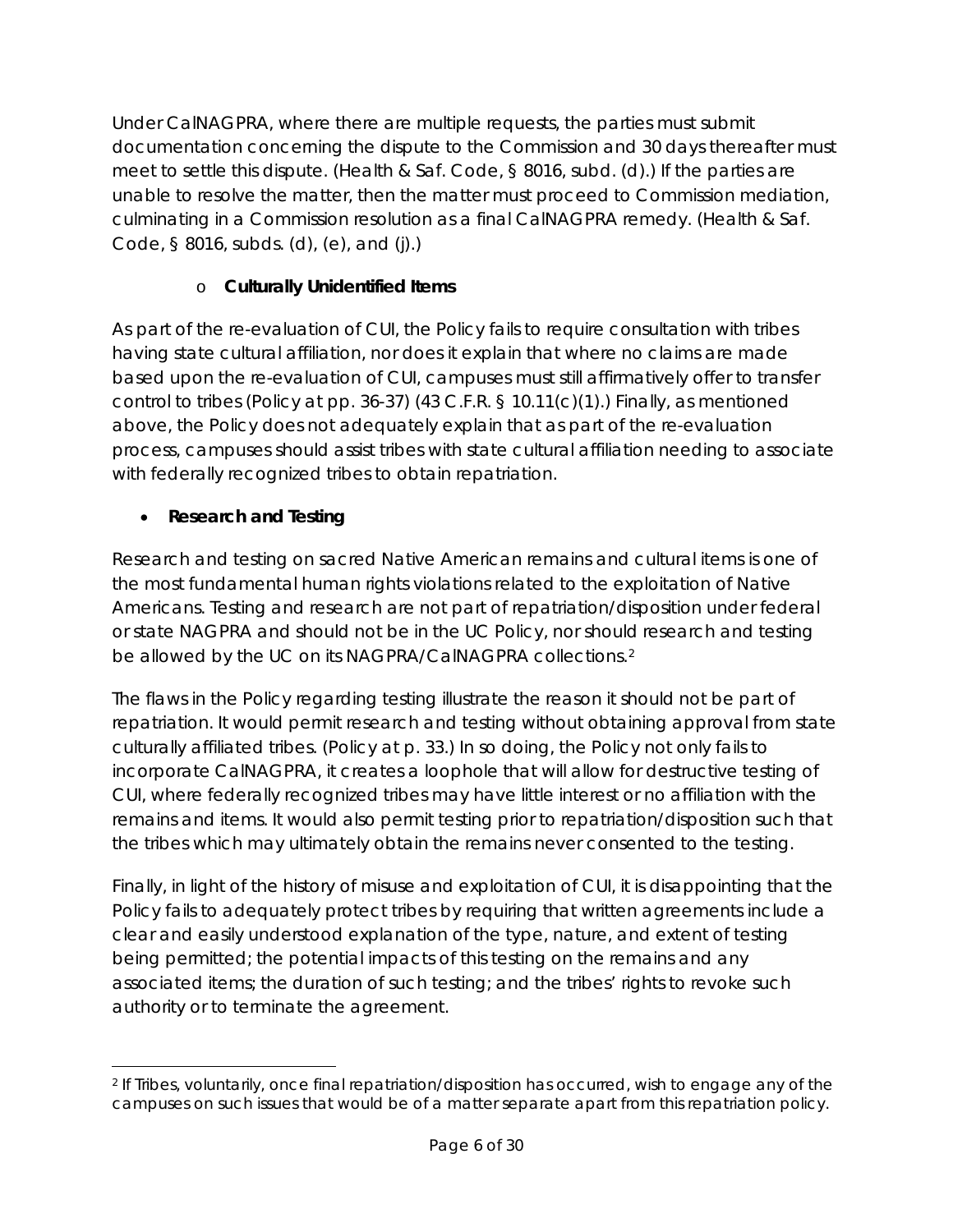### • **Failure to Adopt Systemwide Policies**

The Commission has repeatedly explained that AB 2836 requires the UC adopt systemwide policies applying across all campuses for the following areas:

- 1. Culturally appropriate treatment of remains and cultural items, including testing;
- 2. Claims process for repatriation, including tribal notifications;
- 3. Deaccessioning collections;
- 4. Identification and disposition of culturally unidentifiable remains, including updates of existing CUI inventories to determine if cultural affiliation can be determined.

(Health & Saf. Code, § 8025, subds. (2)(A)-(D).) Despite these efforts, the State Auditor concluded that "[o]ur review of the draft policy from April 2020 found that it would not create consistency across campuses as state law intends." (June 2020 Audit Report at p. 23.) The Policy delegates responsibility to each campus to develop policies with little or no guidance, or deadlines for adopting and implementing them.

Moreover, the Policy fails to require the adoption of any policies concerning deaccessioning (Policy at p. 29), despite Legislative findings that such policies are needed because of the UC's "history of inconsistent application of federal and state repatriation laws by some campuses," along with "the absence of required consultation with California Native American tribes" under federal and state law. (Assem. Bill No. 2836 (2017-2018 Reg. Sess.) § 1 (Legislative Findings), subds. (a)(8) and (9).)

### • **Conflicts of Interest**

The Policy only requires officials to consider recusal "if they believe they cannot perform their duties objectively." (Policy at p. 12.) This subjective assessment applies to all "financial, professional, or personal" conflicts of interest. (Policy at p. 3.) Under this circumstance, officials may either recuse themselves or disclose the conflict to the President who may allow their continued participation in the matter. (Policy at p. 12.) But state law is clear that an official with a disqualifying conflict of interest "may not make, participate in making, or use his or her position to influence a governmental decision." (*Finnegan v. Schrader* (2001) 91 Cal.App.4th 572, 581, fn. 7, *as modified (Aug. 10, 2001).[3](#page-6-0)* Adherence to ethical laws is essential in preserving tribes' right to fair and unbiased hearings. (*Nightlife Partners v. City of Beverly Hills* (2003) 108 Cal.App.4th 81,

<span id="page-6-0"></span> $\overline{a}$ <sup>3</sup> See<http://www.fppc.ca.gov/learn/conflicts-of-interest-rules.html>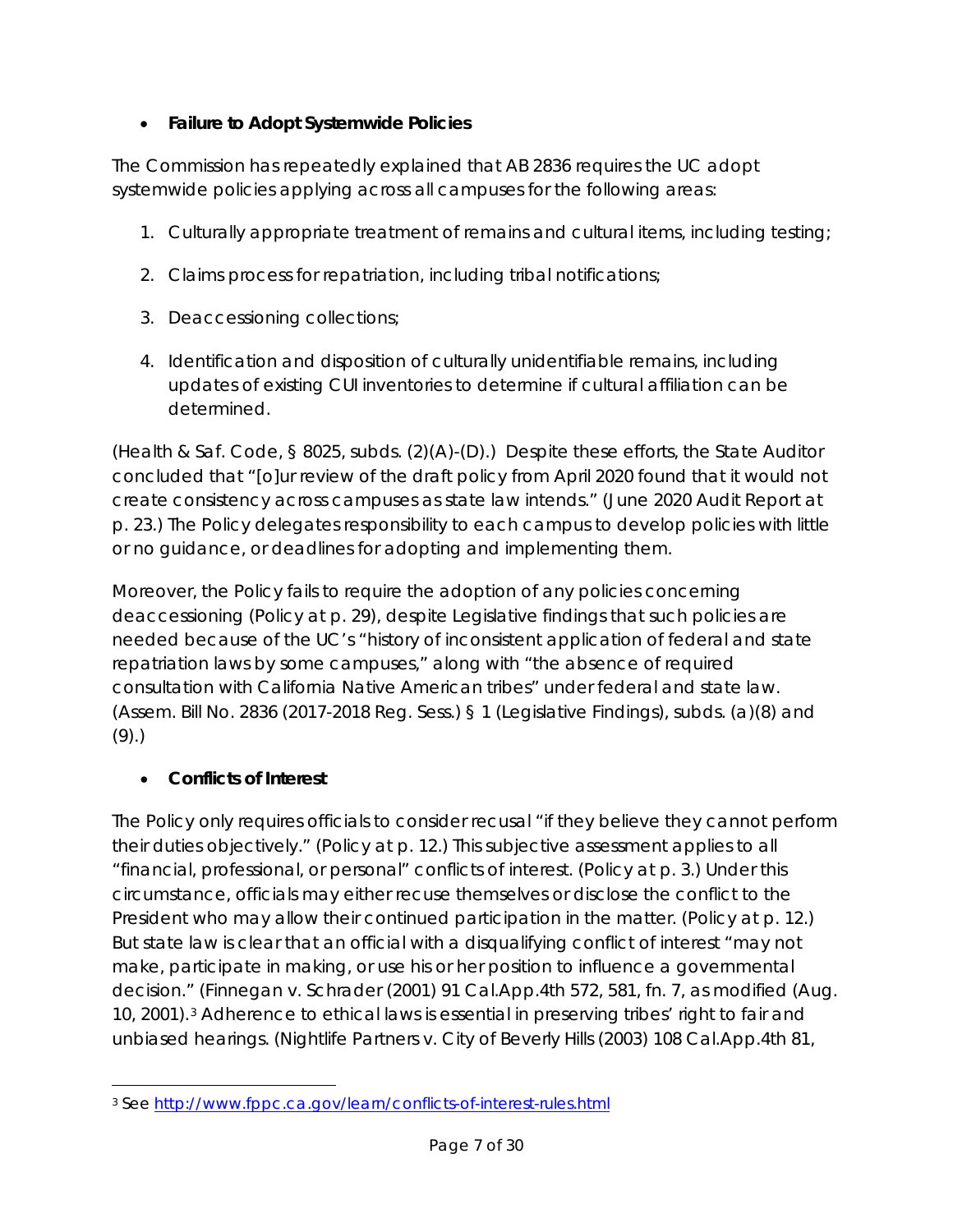90.) The Commission is deeply troubled by the Policy's failure to adhere to ethical laws concerning Native American repatriation, especially in light of Legislative findings concerning the UC's past compliance with repatriation laws, including the absence of required Native American consultations which "has resulted in some University of California campuses excluding or limiting the participation of stakeholders who could bring valuable knowledge to the repatriation process." (Assem. Bill No. 2836 (2017-2018 Reg. Sess.) § 1 (Legislative Findings), subd. (a)(9).).

As detailed below, the Commission finds that the UC's Draft Policy fails to incorporate state law repatriation requirements and often is in conflict with state and federal law in key areas including: policy structure, inventories, reevaluation of culturally unidentifiable remains and items, handling repatriation claims and dispute resolution, repatriation process, conflicts of interests, as well as in the creation of systemwide and campus committees. Many of these findings are documented problems identified by the State Auditor.

#### **ANALYSIS**

#### **I. DEFINITIONS**

- Confidentiality: The definition of confidentiality and related discussion under subdivision (V)(B)(2) on page 20 represents a substantial improvement over the last draft. While an improvement, it only covers information submitted by a tribe. Given the protections afforded this information by the California Public Records Act, we urge the Policy to go farther to affirmatively protect from disclosure all records related to Native American graves, cemeteries, and sacred places, as provided for under Government Code section 6254, subdivision (r). Further, the Commission continues to recommend adopting language similar to AB 52 governing the California Environmental Quality Act, which expressly provides that all information, including, but not limited to, the location, description, and use of tribal cultural resources submitted by a tribe shall not disclosed to any other public agency or the public consistent with section 6254, subdivision (r). (See Pub. Resources Code, 21082.3, subd. (c)(1).
- Conflicts of Interest: While this definition represents a vast improvement from prior versions, it needs to clarify that it applies to individuals reviewing matters where they were personally involved in the underlying process, including claims, dispositions, disputes, and repatriations to preserve a fair hearing before unbiased decision makers. (See *Clark v. City of Hermosa Beach* (1996) 48 Cal.App.4th 1152, 1171, as modified on denial of reh'g (Sept. 11, 1996) ["[T]he common law doctrine against conflicts of interest . . . prohibits public officials from placing themselves in a position where their private, personal interests may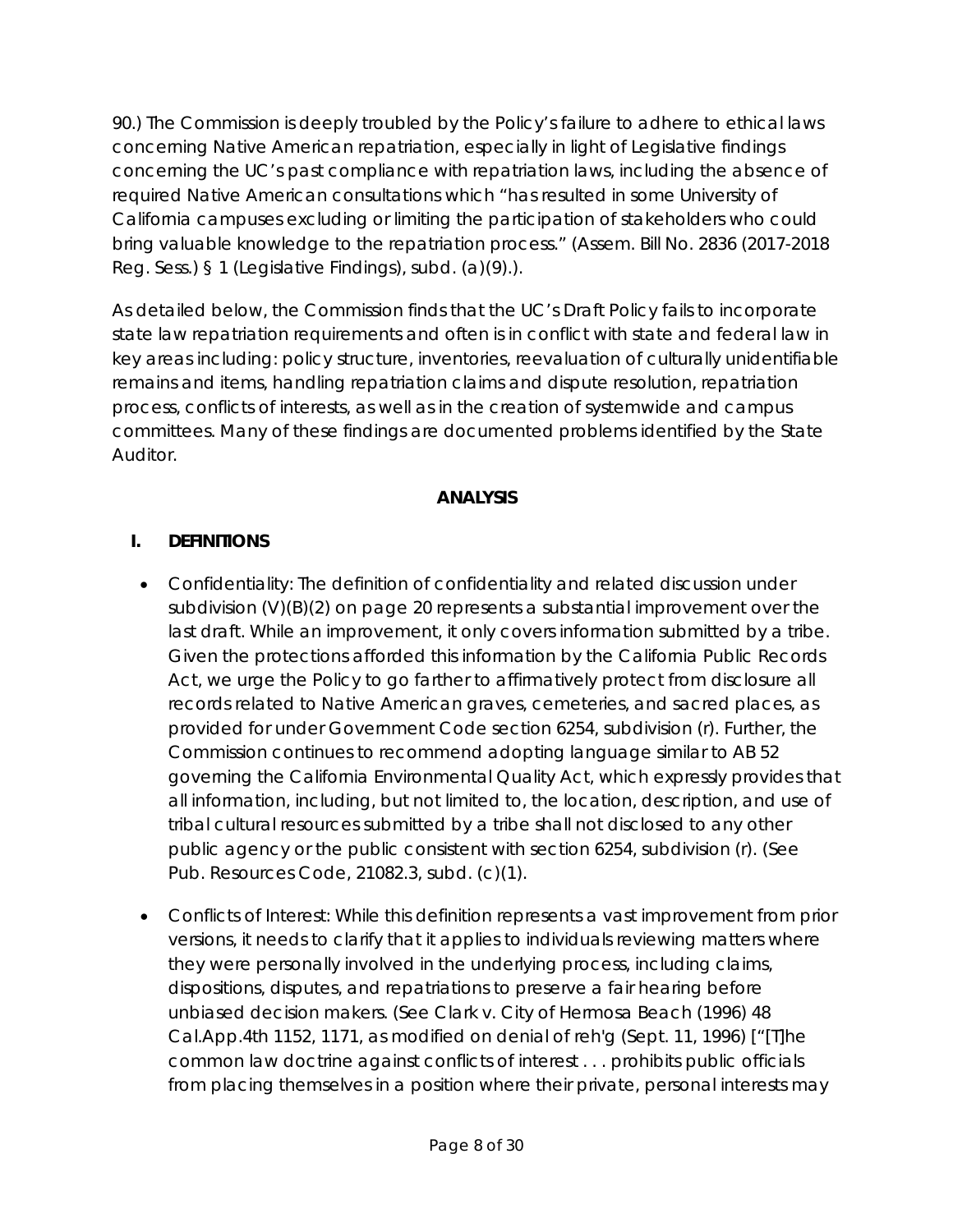conflict with their official duties."].) Unfortunately, the Policy only requires officials to consider recusal "if they believe they cannot perform their duties objectively." (Policy at p. 12.) Under this circumstance, officials may either recuse themselves or disclose the conflict to the President who may allow their continued participation in the matter. (Policy at p. 12.) But state law is clear, "[a]n official with a disqualifying conflict of interest may not make, participate in making, or use his or her position to influence a governmental decision." [4](#page-8-0) (*Finnegan, supra,* 91 Cal.App.4th at p. 581, fn. 7.) (See discussion below under Systemwide Committee—Conflicts of Interest.)

• Possession and Control: The policy states: "UC Locations with Possession or Control of Native American Human Remains and Cultural Items are required to consult and update their inventories and summaries as required by CalNAGPRA when the list of California Indian Tribes is published by the California state Native American Heritage Commission (NAHC) as contemplated by § 8012(j)." (Policy at p. 7.) But the terms "Possession or Control" are not defined in the Policy. Further, as discussed below, CalNAGPRA requires implementing policies for updating inventories and summaries independent of the Commission's tribal list. (Health & Saf. Code, § 8025.) Nothing prevents a campus from consulting with federally and non-federally recognized tribes to fulfill its obligations until the Commission publishes its tribal list.

### **II. POLICY TEXT**

#### **A. CalNAGPRA Compliance**

The Policy provides that "UC campuses with Possession or Control of Native American Human Remains and Cultural Items are required to consult and update their inventories and summaries as required by CalNAGPRA when the list of California Indian Tribes is published by the California Native American Heritage Commission (NAHC) as contemplated by § 8012(j)." (Policy at p. 7.) This misstates the law. CalNAGRPA specifically requires the UC to adopt and implement systemwide policies governing claims, deaccessioning, identifying and repatriating existing CUI, updating inventories, and updating appeals and dispute resolution processes by January 1, 2020. (Health & Safety Code, § 8025, subds. (a)(1)-(7).) The Policy's language states that campuses may delay consulting and updating inventories until the Commission publishes its list of tribes, but CalNAGPRA clearly requires that this updating occur independently of publication of the tribal list. Campuses can consult with federally and non-federally recognized tribes (as provided for under the Policy) until the Commission publishes its tribal list.

<span id="page-8-0"></span> $\overline{a}$ <sup>4</sup> <http://www.fppc.ca.gov/learn/conflicts-of-interest-rules.html>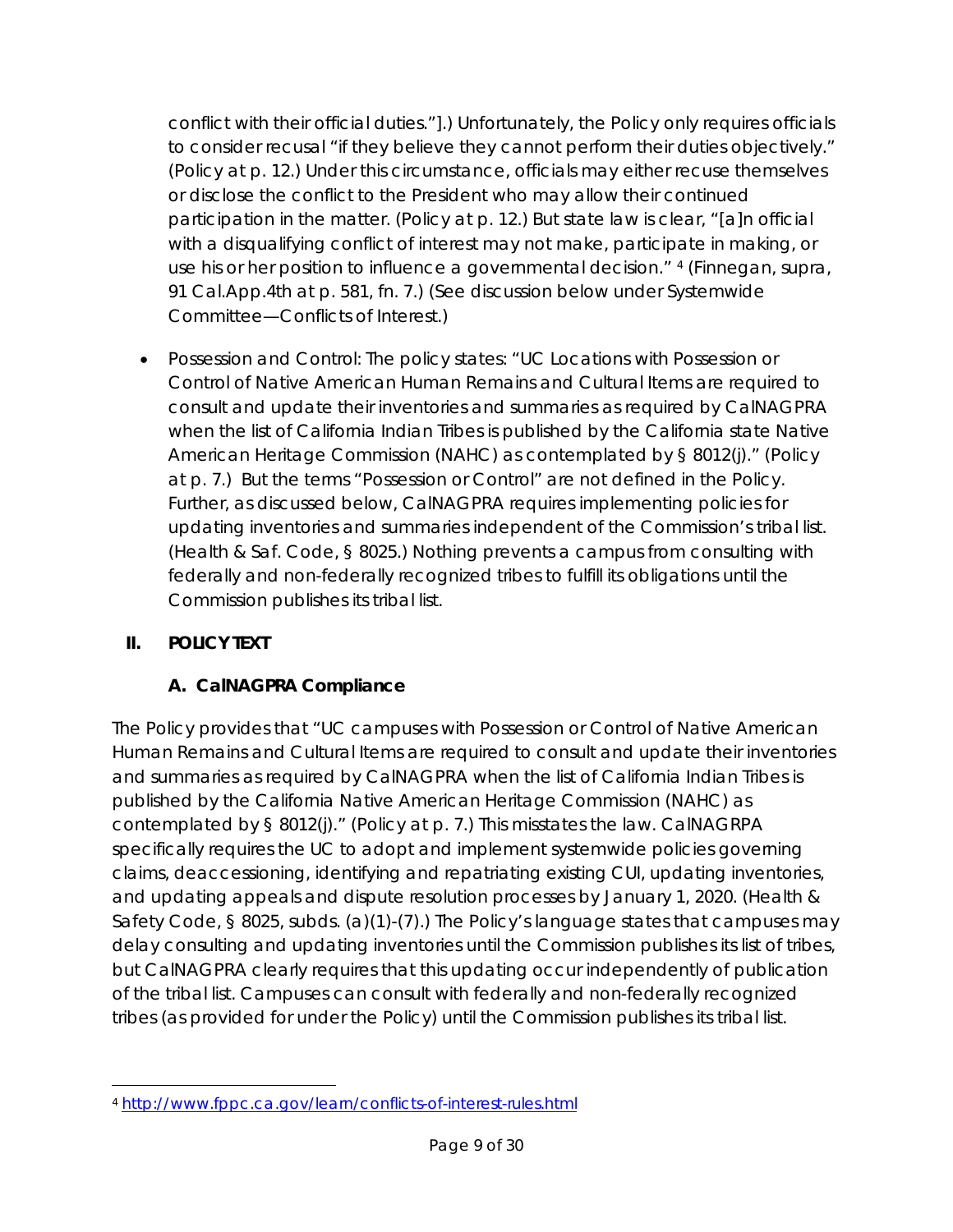### **B. Policy Revisions**

The Policy permits its revision under the following circumstances: "1) when there are changes to NAGPRA and CalNAGPRA that would affect this Policy, 2) when internal or external auditors or the Systemwide Committee recommend changes to this Policy, 3) as deemed appropriate by the President, and 4) at least every five (5) years." (Policy at p. 7.) The requirement before doing so is for the President to provide an advance copy to the systemwide committee and the Commission for comment. The Commission strongly recommends that the systemwide committee, the Commission, as well as the tribes (the true stakeholders), be given at least 45-days notice of any proposed Policy changes for review and be provided consultation (as defined under the Policy).

### **III. PROCEDURES (POLICY § V)**

### **A. Failure to Properly Constitute Committees**

The State Auditor concluded that the "University is not adequately complying with state law that requires the systemwide committee and the campus committees to have certain tribal representation." (June 2020 Audit Report at p. 24.) The audit report explained that the Legislature intended to balance these committees with tribal representatives because "the committees on some campuses had historically been composed nearly completely of members with certain research interests, which excluded tribal voices and views from scholars in fields such as Native American studies." (*Ibid.*) The State Auditor found that despite AB 2836's express requirements concerning the composition of these committees, that "the campus committees and the systemwide committee do not have the required members from California tribes." (*Id*. at p. 26.) "Until the three campuses and the Office of the President revise the membership of their committees, they cannot ensure that they are sufficiently involving all appropriate stakeholders in repatriation decisions and incorporating sufficient California tribal perspectives." (*Ibid.*)

Involving stakeholders, whether through consultations or through the composition of its committees, has been a pervasive problem for the UC which has resulted in a skewed Policy which, as noted by the State Auditor, fails to comply with state law.

### **B. Oversight Authority**

As the State Auditor noted, the Policy permits the systemwide committee to assess campus reports of their repatriation activities, but does not expressly require such reports, nor does it specify the contents of such reports which could provide important feedback about the process across the UC system. (June 2020 Audit Report at p. 23; Policy at p. 11.) As the State Auditor explained that this is a major omission: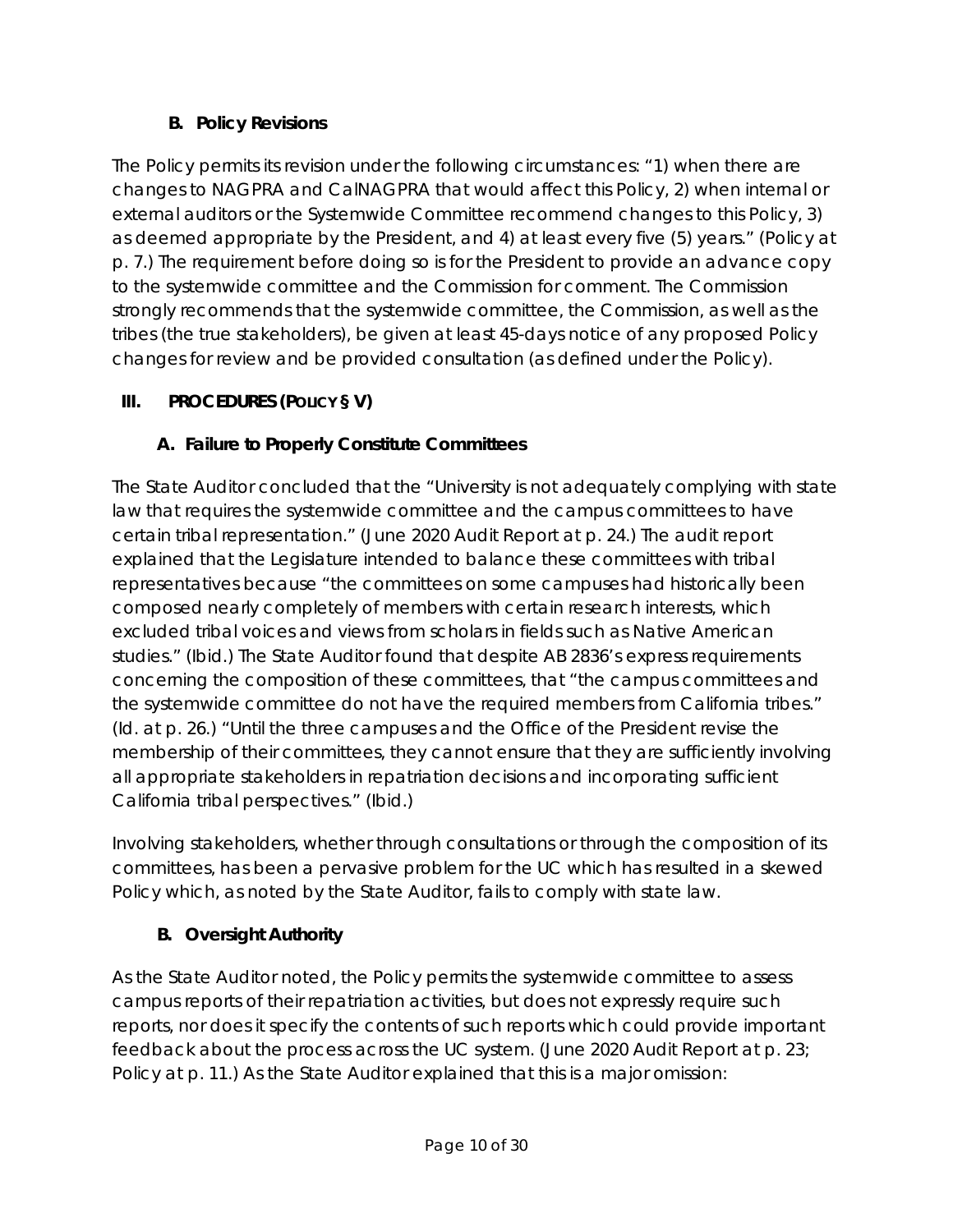The draft policy gives the systemwide committee the discretion to request reports from campuses to conduct oversight. These reports could include information such as the amount of time a campus took to process a claim, a summary of the evidence the campus used for a claim, or the campus's consultation history with a tribe. The committee could then make recommendations for revisions to the systemwide policy to the Office of the President. However, we do not believe these reports will provide adequate oversight because the policy does not require campuses to submit regular reports on activities such as affiliation, repatriation, and disposition decisions.

(*Ibid.*) And illustrating the need for systemwide policies across its campuses as required by AB 2836, the State Auditor concluded that "[f]urther, any reports the systemwide committee may request may not facilitate oversight due to inconsistent reporting practices by campuses." (June 2020 Audit Report at p. 23.) The State Auditor found that "the lack of consistent information from campuses and limited reporting requirements will impede the systemwide committee's ability to identify differences in how the campuses implement NAGPRA and recommend revisions to university policy that will create the consistency the Legislature intended." (*Id.* at p. 24.)

Armed with these findings, the Commission believes that the UC must standardize its repatriation reporting requirements across its campuses, provide routine and regular reporting periods to the systemwide committee, as well as provide the systemwide committee with the authority to require compliance with these requirements necessary identify variations in campus implementation of the Policy and to make proposed Policy recommendations.

#### **C. Concerns Over the Systemwide Committee's Operations**

• *Conflicts of Interest:* The Policy only requires Systemwide Committee members to consider recusing themselves "if they believe they cannot perform their duties objectively." (Policy at p. 12.) This subjective assessment applies to all "financial, professional, or personal" conflicts of interest. (Policy at p. 3.) The Policy permits tribes to raise conflicts of interest which are considered by the President. (Policy at p. 12.) Where officials believe they cannot objectively perform their duties, or a tribe raises a conflict of interest, officials may either recuse themselves or disclose the conflict to the President who may allow their continued participation in the matter. (Policy at p. 12.) But state law is clear, "[a]n official with a disqualifying conflict of interest may not make, participate in making, or use his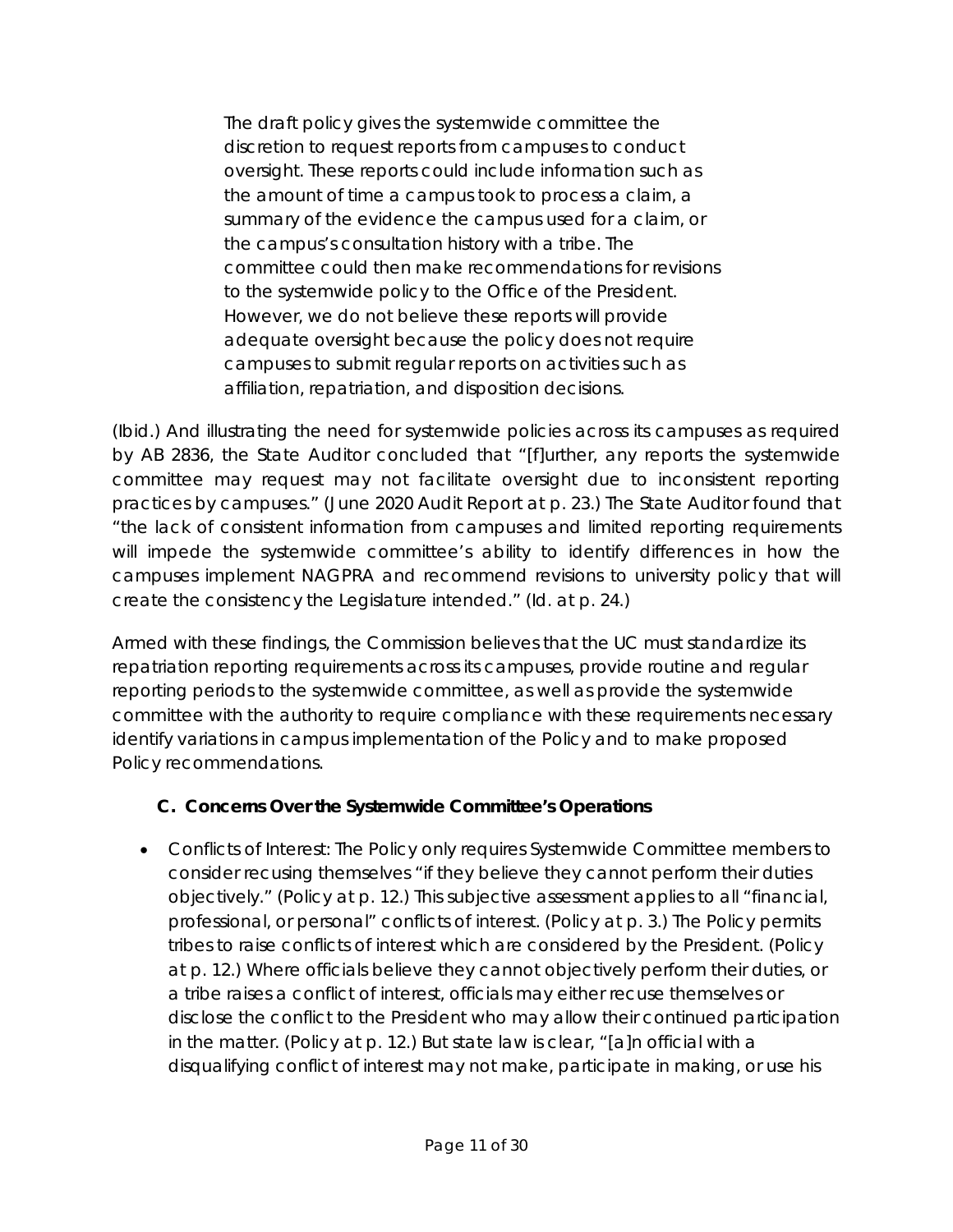or her position to influence a governmental decision." [5](#page-11-0) (*Finnegan, supra,* 91 Cal.App.4th at p. 581, fn. 7.) A member with a conflict of interest (regardless of their subjective beliefs about their ability to perform their duties objectively) should not even be participating in the discussions or deliberations (much less voting) because this may impermissibly influence the other members. "[T]he common law doctrine against conflicts of interest . . . prohibits public officials from placing themselves in a position where their private, personal interests may conflict with their official duties." (*Clark, supra,* 48 Cal.App.4th at p. 1171.)

- *Chair*: AB 2836 does not provide for the position of chair on a committee, and if such a position is created, that person should need to be approved by the President if the majority of Committee members voted for the person. Presidential approval potentially skews the Committee for a person favorable to the President, contrary to AB 2826's intent to maintain balance and neutrality of these Committees.
- *Subject Matter Experts*: The Policy allows the Committee to create "a pool of internal or external subject matter experts for campuses needing additional expertise to assist in the implementation of effective programs and/or review specific cases." (Policy at p. 13.) Nothing in AB 2836, or federal/CalNAGPRA permits the use of external experts appointed by the agency, itself, which may be used to potentially dispute tribal claims. Unfortunately, the term "expert" almost always means someone with an academic background, typically in anthropology, archeology, sociology, or history, rather than tribal knowledge and culture. To avoid bias against tribal knowledge, the use of outside experts should be confined to resolving multiple claims and disputes between tribes over remains/items.

A further concern previously raised by the Commission is that Committees reviewing complaints and appeals should not be engaging in *ex parte* consultations with external subject matter experts where tribes are denied the opportunity to hear and respond to these communications. (See, e.g. Gov. Code, § 11430.10; *Nightlife Partners, supra,* 108 Cal.App.4th at p. 90 (Due process requires "the absence of even a probability of outside influence . . . .").) This is particularly important because tribes are entitled to hear and respond to all expert opinions which may influence repatriation.

• *Frequency of Meetings*: The systemwide committee should be convened any time complaints and appeals are brought which may not coincide with its triannual meetings to avoid unnecessary repatriation delays.

<span id="page-11-0"></span> $\overline{a}$ <sup>5</sup> <http://www.fppc.ca.gov/learn/conflicts-of-interest-rules.html>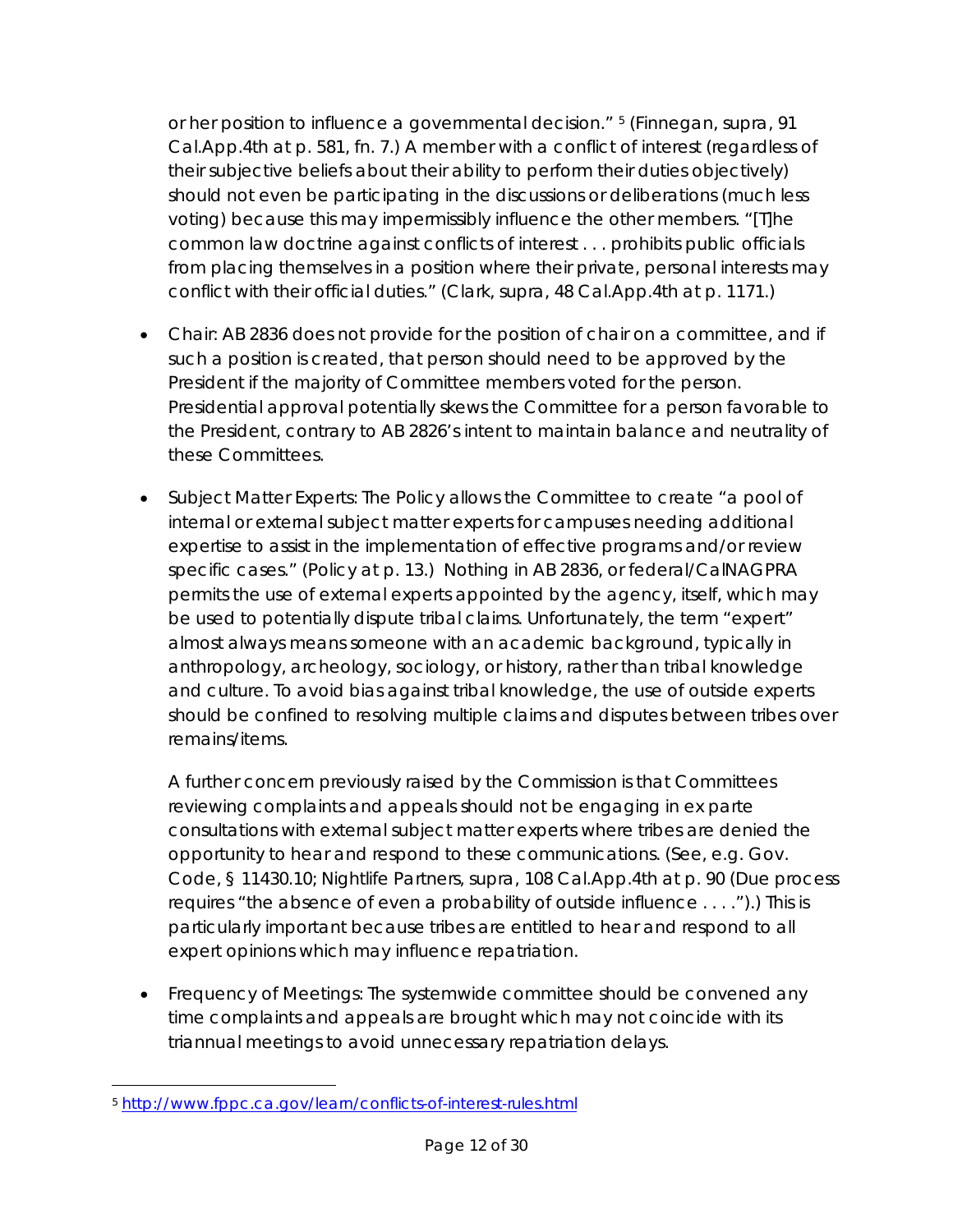• *Audits*: The Policy permits the systemwide committee to conduct audits "as necessary," without defining this term. (Policy at p. 3.) Because of the history concerning repatriation as documented by the Legislature and the State Auditor, as well as the initiation of new policies to address this history, audits need to be mandatory, especially during the Policy's rollout.

#### **D. Concerns over the Campus Committee's Operations**

- The Repatriation Coordinator reports directly to the Chancellor, and is required to "have an in-depth understanding and experience with: (a) Consultation practices and processes, building positive working relationships with Native American Tribes and/or Native Hawaiian Organizations; and (b) NAGPRA and CalNAGPRA." (Policy at p. 9.) This person "is responsible for coordinating with staff at campus museums and all other departments bearing compliance responsibilities with this Policy," yet the tribes are required to work with a "Repatriation Point of Contact" who does not report directly to the Chancellor and is not responsible for UC compliance with the Policy. The tribes should be working directly with the Repatriation Coordinator so this person understands tribal concerns and can work with the UC departments and chancellor to address them.
- *Conflicts of Interest*: See Systemwide Committee Comments above regarding conflicts.
- *Chair:* See Systemwide Committee Comments above regarding the appointment of Chairs.
- *Tribal Presence*: The first sentence contains a typo in the use of the word "deliberating." Because tribal presence is essential to the process, campuses must do more than "invite" affected tribes to their deliberations. Campuses should strive to include tribes in the process, including scheduling mutually agreeable dates for such consultations, consistent with the consultation policy. This should not be constructed as an adversarial process that is contrary to the fundamental goal of repatriation. (Policy at p. 16.)
- *Duties*: This committee is required to review all decisions regarding the identification of cultural items, requests for cultural affiliation, and repatriation/disposition requests, regardless of whether a dispute exists. (Policy at p. 14.) This provides an unnecessary layer of review that will slow the repatriation process. The Committee should only conduct reviews where tribes dispute such decisions.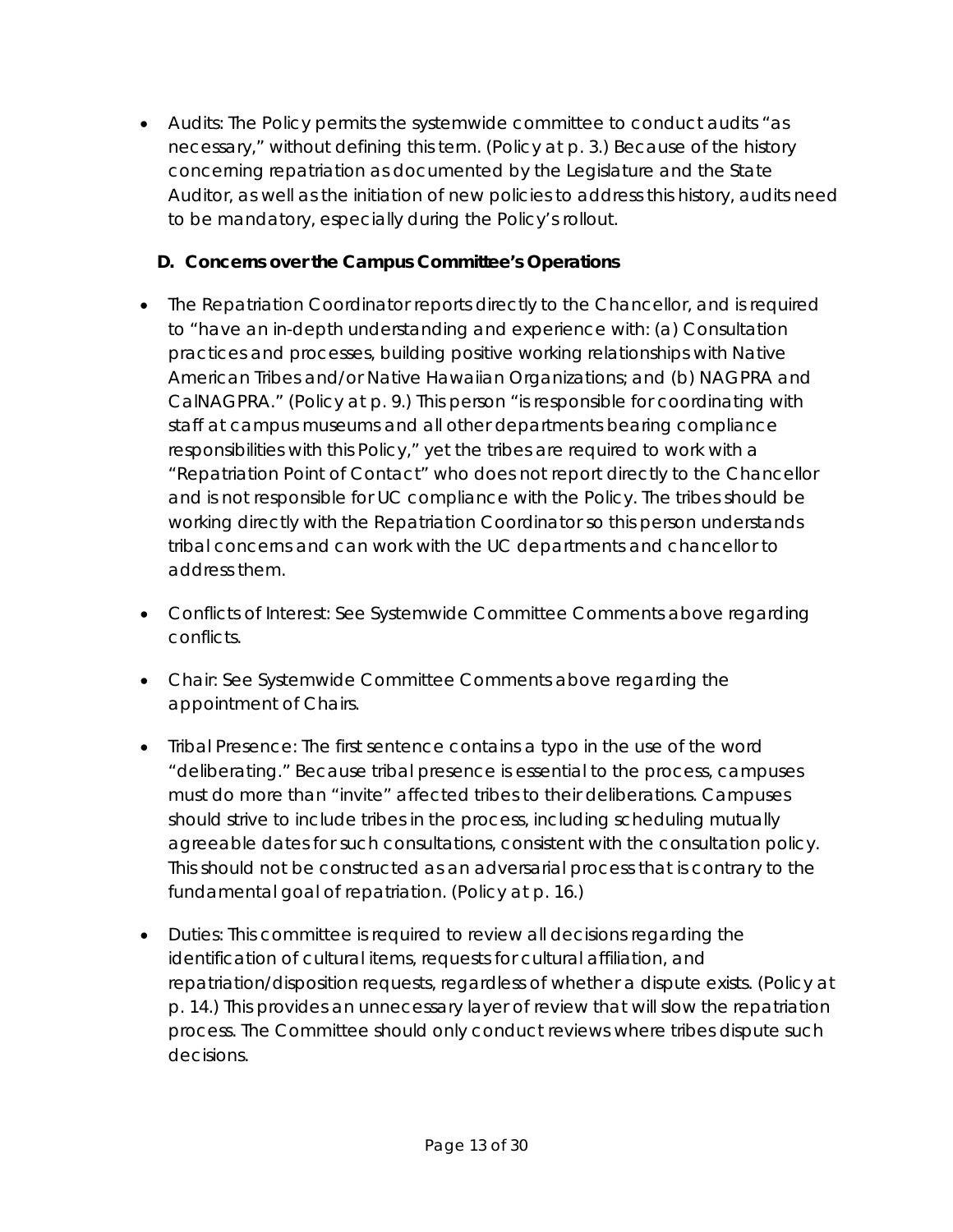- *Meeting Frequency:* The Policy states that: For campuses having Possession or Control of Human Remains, where the number of individuals or sets of Human Remains exceeds 100, the Campus Committee shall meet no less frequently than three (3) times per academic year. (Policy at p. 16.) The Policy does not identify which campuses this would apply to, making impossible for tribes to ascertain which campuses are subject to this requirement. Further, because this Committee is charged with reviewing all decisions regarding the identification of cultural items, requests for cultural affiliation, and repatriation/disposition requests, a triannual process will needlessly delay repatriation; a problem magnified at campuses where the Committee only meets twice a year.
- *Subject matter experts*: See comments above regarding subject matter experts.
- *Audits*: The Policy permits this Committee to conduct audits "as necessary." (Policy at p. 14.) See systemwide committee audit comments above.

### **E. Consultation**

The consultation language is a vast improvement over the prior draft Policy and embraces its meaning and purpose. However, some concerns remain:

- The Policy provides that "[t]he Repatriation Coordinator should initiate Consultation as required by this Policy, as early as possible when new information or Human Remains or potential NAGPRA/CalNAGPRA-eligible Human Remain or Cultural Items are identified." (Policy at p. 18.) The Policy needs to expressly require consultations for re-inventorying existing culturally unidentified and previously unclaimed items, as well as for initiating the inventory process.
- The Policy provides that "[a]n initial letter or email with sufficient information should be provided to Tribal Representatives to determine if they have an interest in participating in the Consultation process." (Policy at p. 18.) Some tribes have limited resources or may have appointed new or different representatives, such that a single email or letter may be insufficient notification. The State Auditor documented this concern finding that "Berkeley did not follow up with tribes after sending the initial letter requesting consultation" which resulted in substantial delays. (June 2020 Audit Report at p. 17.) The Policy should provide that if no response is received, that additional notifications using alternative means, such as U.S. mail and telephone, will be utilized.
- The Policy provides that "[t]he campus Repatriation Coordinator should work with the Consulting Tribes to provide any needed documentation related to collections and Human Remains prior to Consultation meetings. Documentation may include catalogs, reports, summary of NAGPRA related information, and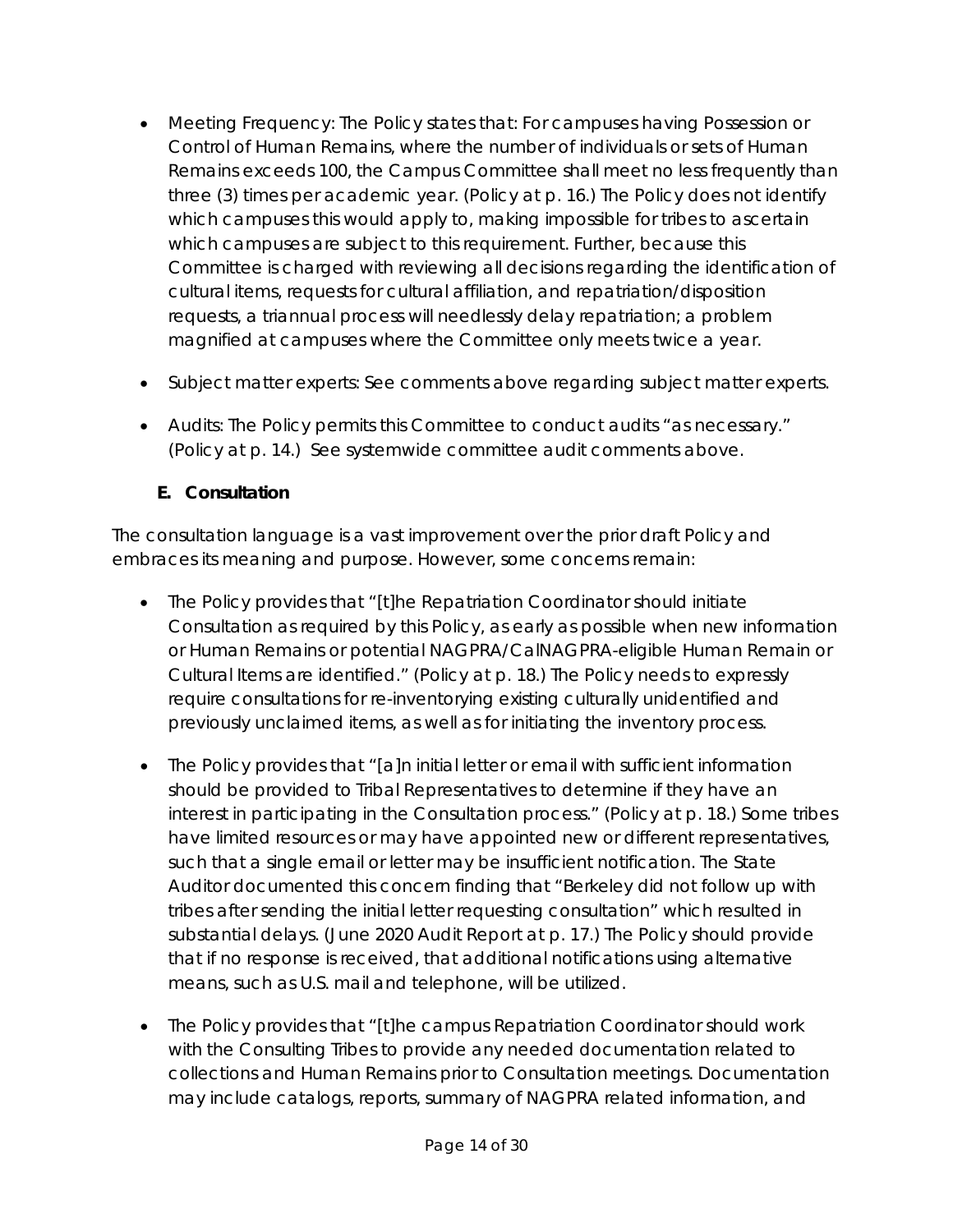notices." (Policy at pp.18-19.) Documentation should be expanded to include maps, tribal histories, linguistics, recordings, and folklore consistent with the Policy.

### **F. Cultural Affiliation: Biased-Based Test to Discredit Tribal Knowledge**

After expressly stating that campuses must "consider tribal oral histories, documentation, and testimonies [which] shall not be afforded less evidentiary weight than other relevant categories of evidence on account of being in those categories," the Policy then states, "All evidence, including academic evidence, shall be evaluated critically taking into consideration the potential bias of the sources of the evidence, including academic authors, the credibility of certain evidence in light of contrasting evidence, such as tribal oral histories, other works discrediting the sources of evidence, or the circumstances in which the evidence was produced." (Policy at p. 22.) This process specifically encourages the critique of tribal knowledge (singling out "tribal oral histories") which inherently reflects its cultural roots, as biased, or "produced" solely for the purpose of repatriation while encouraging reliance on "other works discrediting" this evidence. This negative biased-based test could be used by some campuses to unfairly discredit tribal knowledge despite the precatory language giving it equal weight, a concern validated by the State Auditor. The discrediting of Native American evidence permits campuses to "repeatedly and indefinitely require a tribe to submit additional evidence demonstrating that remains and artifacts are affiliated with it." (June 2020 Audit at p. 9.) The State Auditor documented that this approach has permitted a "drastic variation in campus practices . . . with no guidance on how to evaluate that evidence." (June 2020 Audit at p. 19.) This, in turn, has led to significant delays and failures to repatriate, a problem the State Auditor found particularly acute at UC Berkeley. (June 2020 Audit Report at pp. 1-2, 18-20.)

Significantly, this biased-based test creates a standard not found elsewhere in state or federal NAGPRA, permitting the potential disregard of otherwise undisputed tribal knowledge. Federal NAGPRA simply states that "[a] finding of cultural affiliation should be based upon an overall evaluation of the totality of the circumstances, and evidence pertaining to the connection between the claimant and the material being claimed and should not be precluded solely because of some gaps in the record." (43 C.F.R. § 101.14(d).) Similarly, state law also looks at the "totality of the circumstances." (Health & Saf. Code, § 8013, subd. (a)(3).) The bias-based test could be used to discredit forms of tribal knowledge, which is a real concern given the UC's long history of failing to "equally consider the cultural and religious concerns of tribes with respect to repatriating human remains and cultural items to their tribal communities" favoring "the perceived educational and research potential that these human remains and cultural items may have for academia and science." (Assem. Bill No. 2836 (2017-2018 Reg. Sess.) § 1 (Legislative Findings), subd. (a)(11).)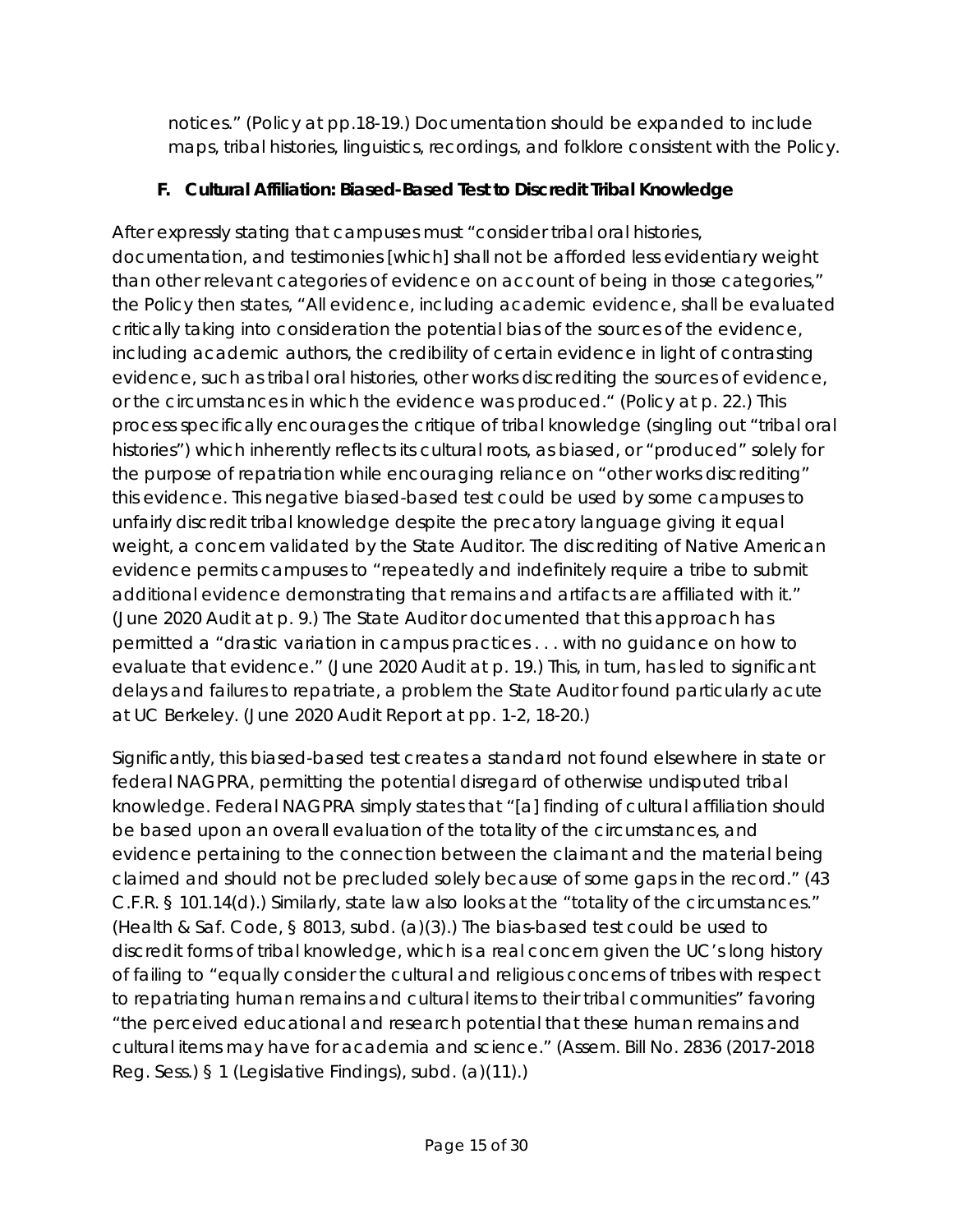In addition to its use of an improper standard to assess tribal evidence, the State Auditor determined that the Policy fails "to create a standardized process" for evaluating tribal documentation including standards in assessing its adequacy and forwarding this documentation to campus committees during the process. (June 2020 Audit Report at p. 23.)

## **G. Requests for Repatriation**

### **1. Creating an Adequate Process for State Cultural Affiliation under NAGPRA**

As the State Auditor explained, CalNAGPRA is intended "to provide a mechanism for tribes that are not federally recognized to pursue repatriation of remains and artifacts." (June 2020 Audit Report at p. 30.) The Policy states that: "At the request of the non-Federally Recognized Tribe, the Repatriation Coordinator may assist in identifying a Federally Recognized Tribe who may potentially serve as a partner/sponsor." (Policy at p. 24.) Many non-federally recognized tribes are small and may lack the legal resources to understand the need under NAGPRA to associate with a federally recognized tribe or to fully appreciate their rights under the Policy. These tribal associations are critical because the Policy requires compliance with CalNAGPRA, including assessing state cultural affiliation, which involves repatriation to non-federally recognized tribes. In a very real way, the Policy is potentially setting these tribes up for failure by assessing their state cultural affiliation, but failing to create an adequate process for these tribes to successfully complete repatriation.

To be meaningful, the Policy needs to provide guidance concerning the need for nonfederally recognized tribes to affiliate with federally recognized tribes under NAGPRA and to require that Repatriation Coordinators reach out to these tribes to facilitate repatriation/disposition with a federally recognized tribe; a process which is currently being done at some UC campuses, including UCLA.

# **2. Integrating CalNAGPRA**

The State Auditor documented the UC's history of noncompliance with CalNAGPRA, both after its passage, as well as after its amendments in 2018 and 2019 to address UC concerns. (June 2020 Audit Report at pp. 19, 24.) Although the Policy states that the "UC is committed to complying with CalNAGPRA,"[6](#page-15-0) it nonetheless fails to sufficiently integrate CALNAGPRA or offer meaningful guidance on how the UC system can comply with it. (Policy at p. 23.) The Policy states that "California Indian Tribes may file Requests under CalNAGPRA for return of Human Remains and Cultural items with which they have State Cultural Affiliation." (Policy at p. 23.) But CalNAGPRA is intended to be

<span id="page-15-0"></span> $\overline{a}$ <sup>6</sup> Policy at p. 7.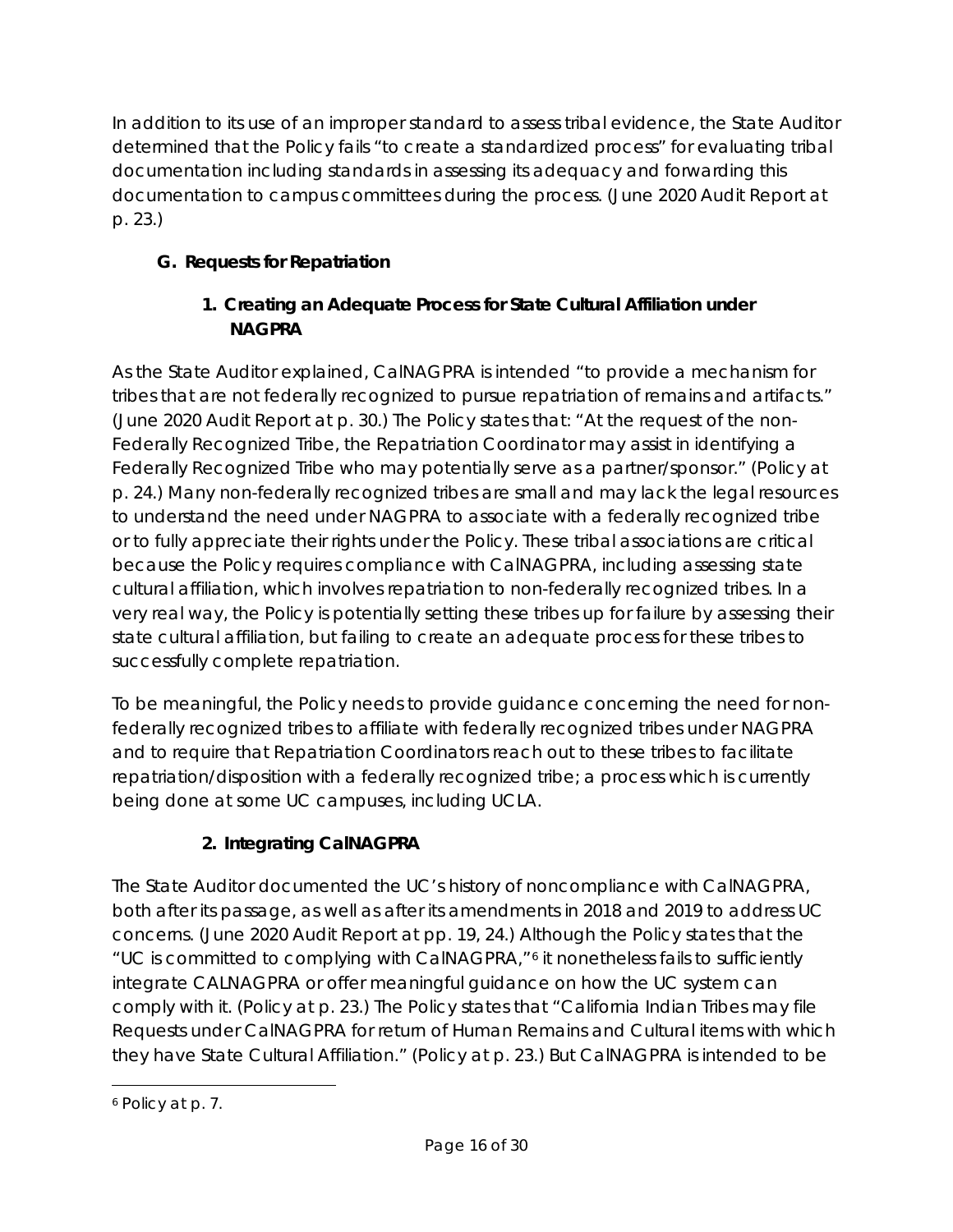applied in conjunction with NAGPRA. (Health and Saf. Code, §§ 8011, subd. (c).) Under CalNAGPRA, any tribe claiming state cultural affiliation must file a claim with the Commission under CalNAGPRA. (Health & Saf. Code, § 8014, subd. (a).) This step is mandatory and triggers other obligations under CalNAGPRA.

The Policy completely omits any reference to the following CalNAGPRA procedures, all of which are intended to run concurrently with NAGRPA:

- Under CalNAGPRA, within 90 days of completing inventories and summaries, the UC must provide a copy to the Commission for 30-day publication on its website. (Health & Saf. Code, § 8013, subd. (e).)
- Tribes claiming state cultural affiliation must do the following: 1) file a written request with the Commission and the UC; and 2) provide evidence of cultural affiliation, unless cultural affiliation is already established by the UC as published in the Federal Register in compliance with NAGPRA. (Health & Saf. Code, § 8014, subds. (a) and (b).
- Upon receiving a written request, the Commission must forward a copy to the UC, as well as provide 30-day publication of the request on its website, provided that the following have been established:
	- o The UC has possession or control over the Native American remains and associated items;
	- o State cultural affiliation has been established;
	- o The UC does not otherwise present evidence showing its entitlement to the remains;
	- o No other exceptions under the Federal Regulations (43.C.F.R. § 10.10(c)) apply;
	- o All other applicable NAGPRA requirements have been met.

(Health & Saf. Code, §§ 8015, subd. (a), 8016, subd. (b).)

#### **H. Disposition of Culturally Unidentifiable Remains: Non-Federally Recognized Tribes**

In regards to CUI, the Policy states:

In accordance with NAGPRA § 10.11(c), a campus that has completed Consultation pursuant to § 10.11(b) must offer to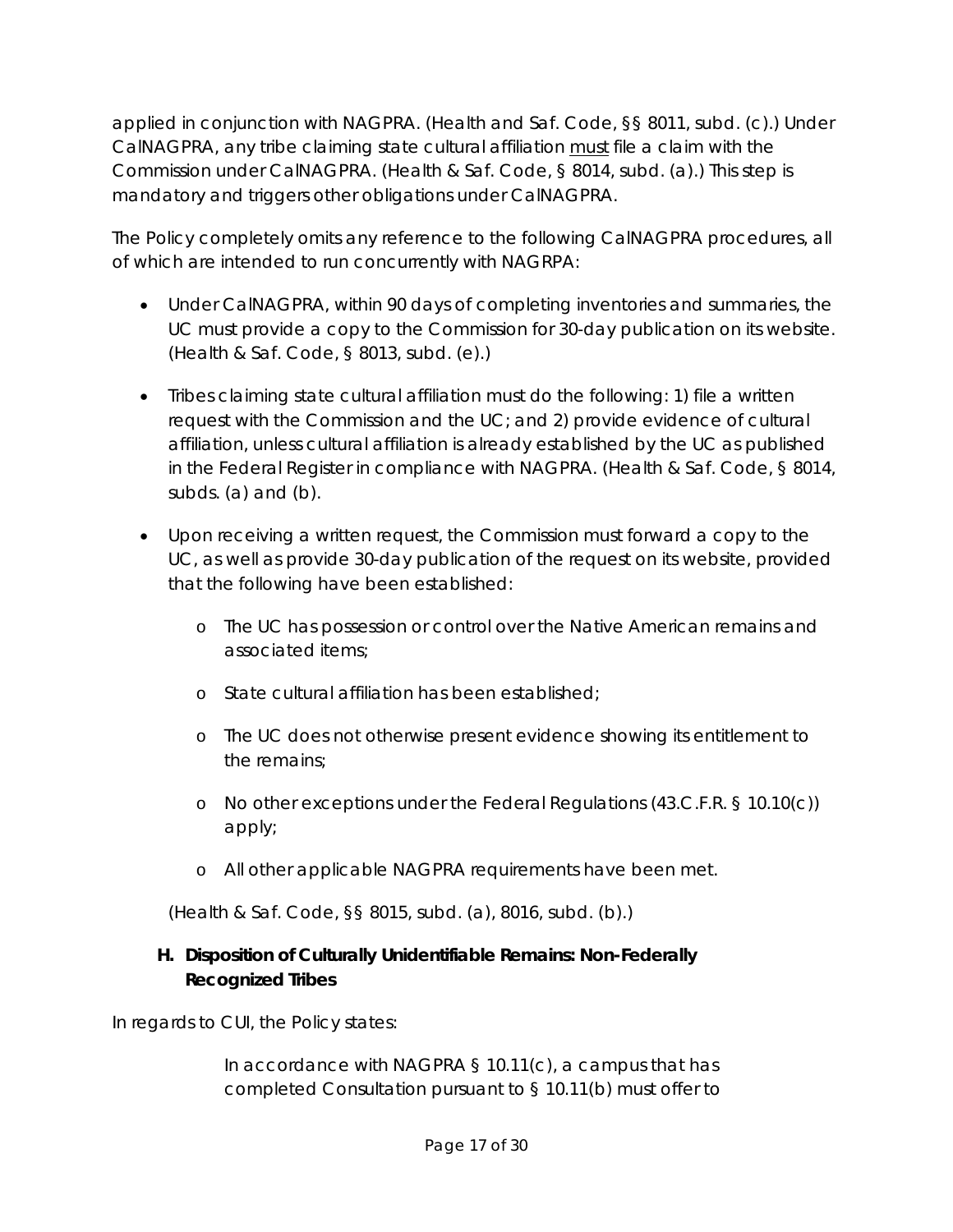transfer Control of the Culturally Unidentifiable Human Remains (and, per this Policy, Associated Funerary Objects) in the following priority order:

- a. The Federally Recognized Tribe or Native Hawaiian Organization from whose tribal land, at the time of the removal, the Human Remains and Associated Funerary Objects were removed.
- b. The Federally Recognized Tribe or Tribes that are recognized as aboriginal to the area from which the Human Remains and Associated Funerary Objects were removed. Aboriginal land may be recognized by a final judgment of the Indian Claims Commission or the United States Court of Claims, or by a treaty, Act of Congress, or Executive Order. (Policy at p. 26.)

The Policy goes on to state: "Under NAGPRA, Disposition to a non-Federally Recognized Tribe may only take place after receiving a recommendation from the Secretary of the Interior or authorized representative." (Policy at p. 26, emphasis added.) The Policy makes this statement despite contrary, prior language in the Policy stating that nonfederally recognized tribes may affiliate with federally recognized tribes to obtain repatriation. (Policy at p. 24.)

Even here, the Policy's language concerning non-federally recognized tribes is problematic. The Policy states that "a non-Federally Recognized Tribe may partner with a Federally Recognized Tribe, or request a Federally Recognized Tribe sponsor their Request. At the request of the non-Federally Recognized Tribe, the Repatriation Coordinator may assist with the process." (Policy at p. 24.) As previously mentioned, many non-federally recognized tribes lack the legal resources and access to counsel to understand the need to associate with a federally recognized tribe under NAGPRA and may not understand their right to request UC assistance in that process. Repatriation Coordinators should explain to these tribes the need to associate with federally recognized ones, as well as encourage federally recognized tribes to affiliate with, or sponsor, non-federally recognized tribes to facilitate repatriation of CUI under CalNAGPRA. This process needs to be incorporated into the Policy's discussion of CUI in relationship to Section 10.11(c). Further, it would be helpful if the Policy's accompanying guidance documents provided examples of such requests for Repatriation Coordinators to use in such instances.

In addition to the need to assist non-federally recognized tribes, the Policy then needs to explain that the requirement to obtain the recommendation of the Secretary under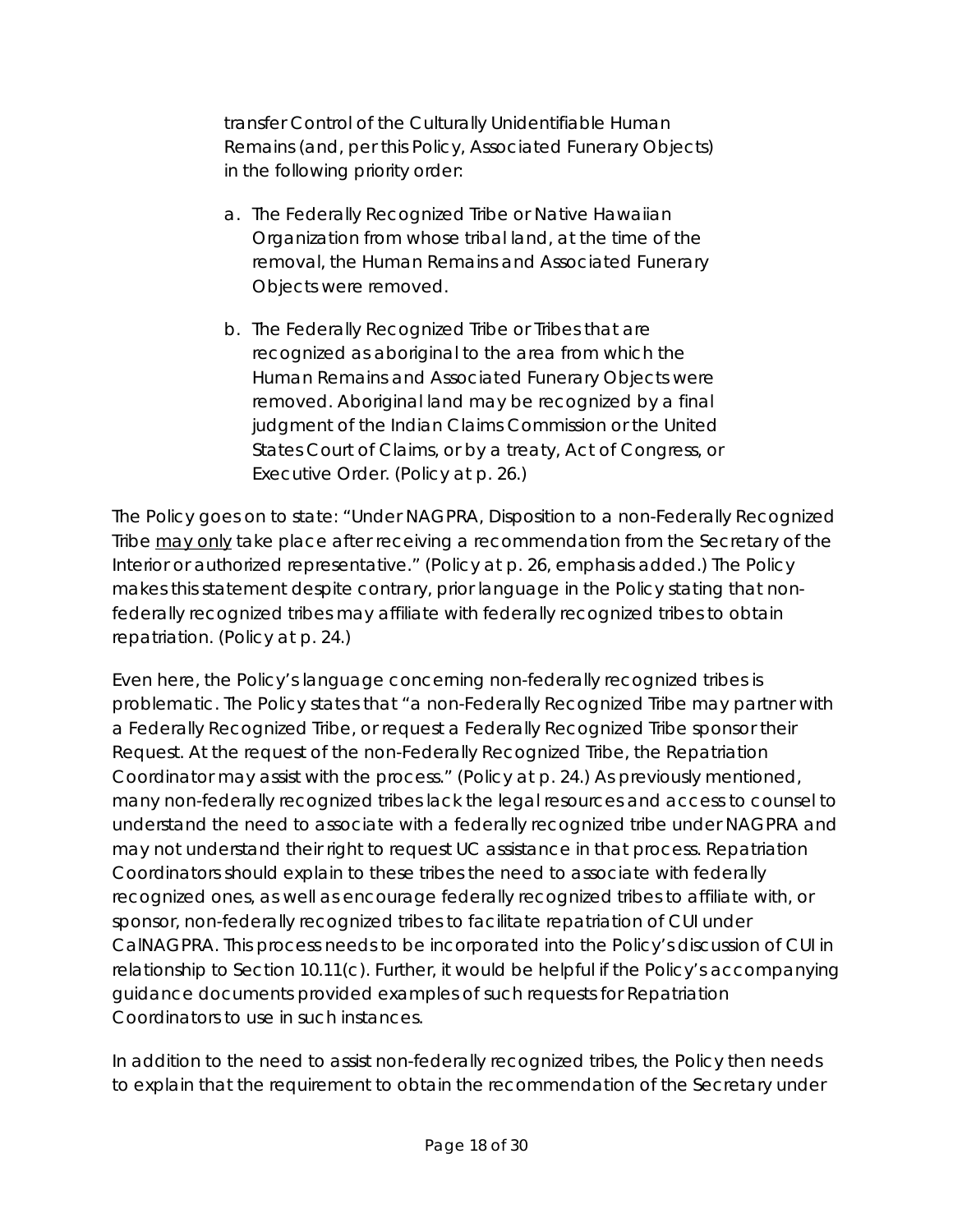Section 10.11(c) only applies where no federally recognized tribes are willing to accept the items, including by affiliating with non-federally recognized tribes, which should be an exceptionally rare occurrence.

### **I. Multiple Claims**

The Policy states that the "UC may receive multiple Requests for transfer from different Tribes each with a valid claim for Repatriation/Disposition. If each Tribe has a legally valid claim, and if the law does not specify an order of precedence that gives one Tribe priority over another, UC shall retain the Human Remains or Cultural Items until the requesting parties reach agreement on proper Disposition or until the dispute is resolved." (Policy at p. 27.)

At the outset, the Policy provides no guidance to campuses in facilitating tribal disputes, including handling state cultural affiliation claims. Second, the Policy does not define what a "legally valid claim" means. The Policy needs to explain the elements constituting legally valid claims, preferably with cross-references to the Policy where each element is determined under the Policy. As for dispute resolution, the Policy simply states that for claims under CalNAGPRA the parties may seek mediation through the Commission.[7](#page-18-0) But this does not accurately reflect CalNAGPRA's process, nor does it provide adequate guidance.

Under CalNAGPRA, where there are multiple requests for the same items or disputes, the parties must submit documentation concerning the dispute to the Commission and 30 days thereafter must meet to settle this dispute. (Health & Saf. Code, § 8016, subd. (d).) If the parties are unable to resolve the matter, then the matter must proceed to Commission mediation (which is mandatory), culminating in a Commission resolution as a final CalNAGPRA remedy. (Health & Saf. Code, § 8016, subds. (d), (e), and (j).)

### **J. Previously Unreported Holdings**

The State Auditor documented that through sloppy accounting, including campuses lacking "controls for keeping track of what they had loaned," that they had lost remains and items. (June 2020 Audit Report at p. 28.) According to the State Auditor, "only Berkeley could tell us how many items were missing from its NAGPRA collection." (*Id.* at p. 29.) While "all three campuses identified missing remains and artifacts during the initial inventories they completed in the 1990s to 2000, only Davis and Los Angeles could demonstrate that they informed tribes of what was missing." (*Ibid.*) In a tragic

<span id="page-18-0"></span> $\overline{a}$ <sup>7</sup> The Policy states: For assistance in resolving a dispute, the parties may choose mediation by a third party mutually agreeable to the Tribes with conflicting claims, or other appropriate means. Tribal Representatives may also file a request with the Federal Advisory Review Committee per NAGPRA § 10.17, or for Requests that fall under CalNAGPRA, with the NAHC, per CalNAGPRA § 8016. (Policy at p. 27.)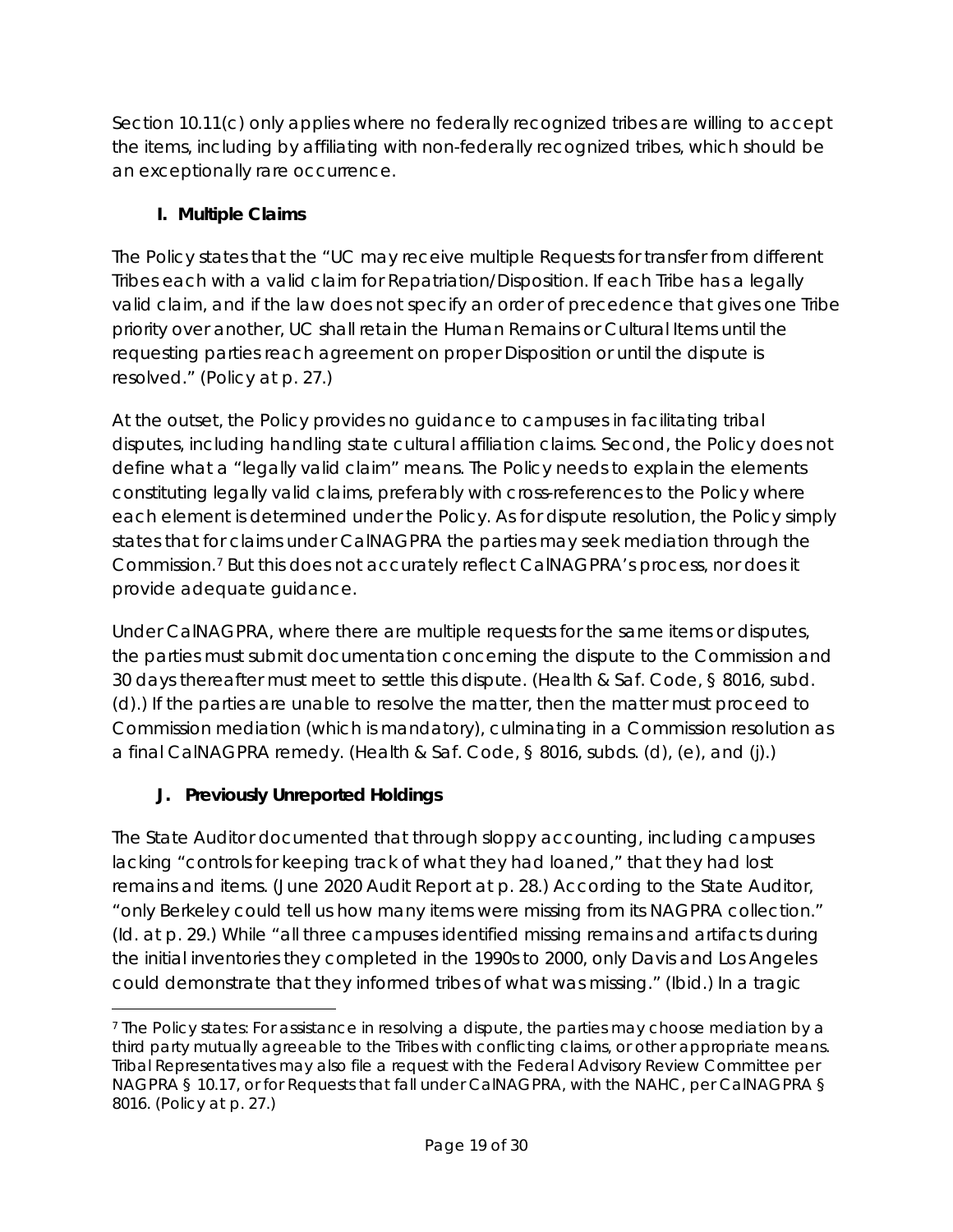example, the remains of a child from the Berkeley campus have been missing for more than 20 years. (*Id.* at p. 30.) "[T]he child's remains could be lost in a closet, attic, or desk drawer of a researcher." (*Ibid.*)

As to previously unreported collections, the Policy requires "proactive efforts" by each campus. (Policy at p. 27.) As part of this effort, the Policy acknowledges that the "UC may locate previously unreported Human Remains and/or Cultural Items. These may be found in disparate academic units of the UC or inadvertently included among fauna or other materials." (Policy at p. 27.) Not only may these items be found "in disparate academic units," but the State Auditor documented that "in some cases at Davis, faculty and graduate students accessing a collection for research took remains or artifacts with them after leaving the university." (June 2020 Audit Report at p. 28.) These remains "could be lost in a closet, attic, or desk drawer of a researcher." (*Id.* at p. 30*.*)

"Proactive efforts" require Repatriation Coordinators to "review" whether the campus may have previously unreported items. (Policy at p. 28.) This proactive "review" consists of the Coordinator simply sending letters to all deans or chairs "providing necessary information so that they can make an informed initial assessment about whether their departments potentially hold NAGPRA/CalNAGPRA-eligible items." (Policy at p. 28.)

Given the history of lost remains and sloppy record keeping, this is completely inadequate. First, the term "necessary information" is not defined. Second, as the Commission has raised in its prior comments, the Policy fails to require systematic searches for items. Deans and chairs appear to be under no obligation to conduct such searches under the Policy and may not even respond to such letters, despite AB 2836's requirement that the UC to adopt systemwide policies for "cultural items while in possession of a University of California campus" and for the "identification" of remains and cultural items. (Health & Saf. Code, § 8025 subds. (a)(2)(A) and (D).) Third, the Policy provides no guidance for conducting the searches. Sending letters should be just the first step in any policy to locate and identify remains and associated items, not the entirety of the process. More comprehensive and mandatory search protocol is not only required by law, but is critical given the State Auditor's findings. Fourth, given the UC's history of sloppy record keeping, and the reality that professors and students took remains, any search must include outreach to these individuals requiring that they return these remains and items. Fifth, search procedures must include having every department or office affirmatively confirm to the repatriation coordinator that it has conducted a search using the Policy's guidelines and report its search findings. And sixth, these guidelines need to include provisions for departments or offices that find remains and items outside any formal searches, to immediately contact the repatriation coordinator.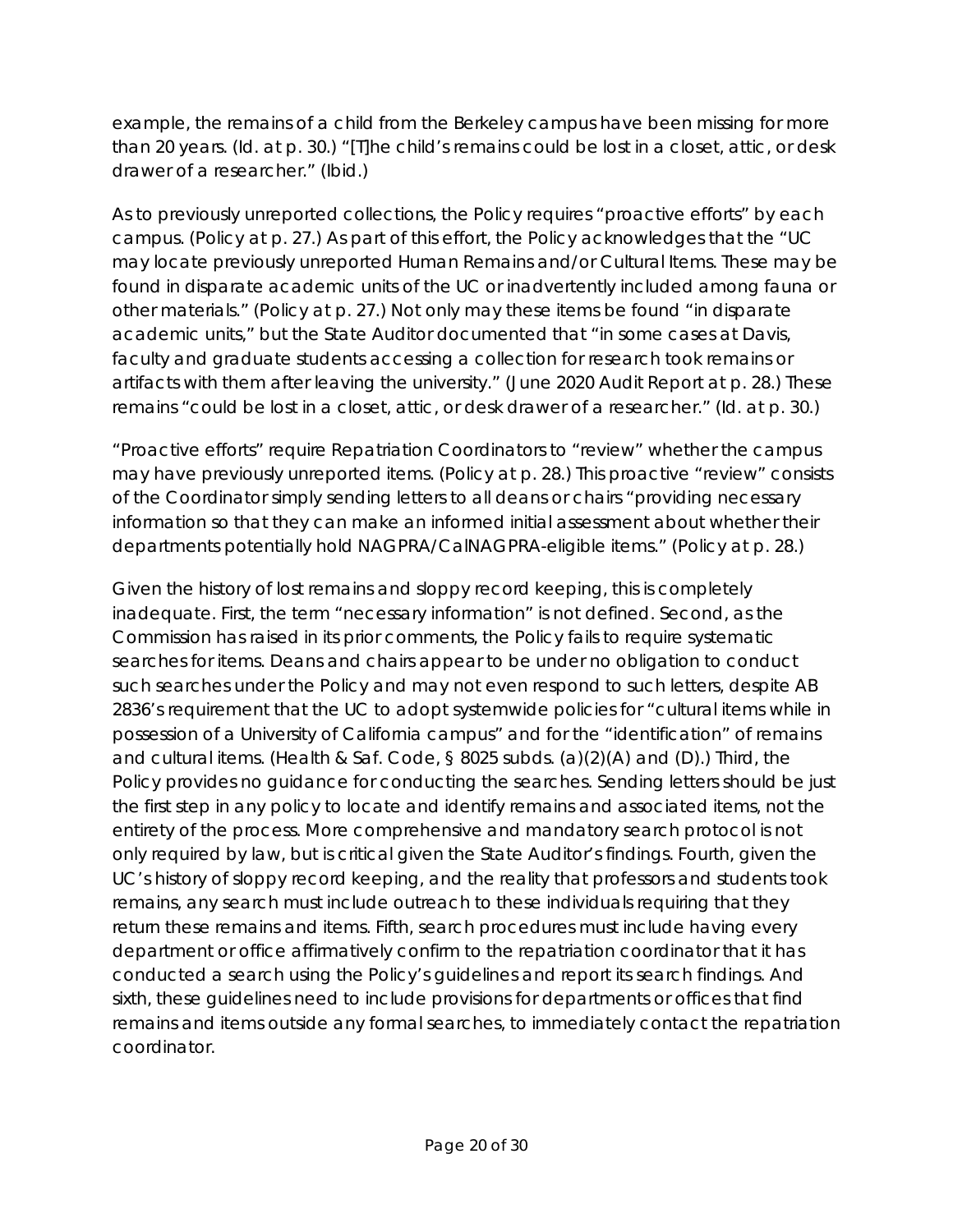### **K. Identifying Newly Discovered Native American Remains**

Under the subheading "Protecting Items Potentially Subject to NAGPRA or CalNAGPRA," the Policy includes a discussion on the process for identifying newly identified remains potentially subject to the Policy. (Policy at p. 28.) A Repatriation Coordinator would have no way to know that such a discussion would be encompassed under this heading. A separate and appropriate heading for identifying newly discovered remains should be added.

As to the identification policy itself, the Policy requires a "campus" to determine "whether NAGPRA or CalNAGPRA applies," and to "seek tribal expertise" in doing so. (Policy at p. 28.) The failure to identity a person with responsibility for making this determination will lead to confusion and non-compliance. Equally problematic is the Policy's failure to provide guidance in making such determinations, even failing to define what it means to "seek tribal expertise." We suggest first determining the remains' origins to narrow down the list of tribes with potential cultural affiliation.

### **L. Receipt of New Native American Remains**

While the Policy claims that it precludes the acceptance of new "NAGPRA/CalNAGPRA-eligible Human Remains," it nonetheless allows the acceptance of new remains where the donor has a "right of possession," which is not defined in the Policy. (Policy at p. 29.) While not defined under the Policy, the term is defined under NAGPRA to mean the voluntary acquisition from a donor who has "authority of alienation." (43 C.F.R. § 10.10(a)(2).) "Authority of alienation" means that the donor obtained the remains "with the voluntary consent of an individual or group with authority to alienate" them. (*Ibid.*) Because of the need to ensure the legitimacy of these transactions, the Policy should provide guidance to campuses in ensuring that third-party donors provide sufficient evidence concerning their right of possession and that such acquisitions be properly recorded in written agreements subject to tribal inspection. And because of the potential confusion between those remains and associated items subject to such agreements (as opposed to those subject to California and federal NAGPRA), these remains and associated items must be clearly identified and marked as such, as well as subject to tribal inspections.

As to UC staff with "private collections," the State Auditor documented faculty and graduate students accessed collections for research, taking "remains or artifacts with them after leaving the university," such that "remains could be lost in a closet, attic, or desk drawer of a researcher." (June 2020 Audit Report at pp. 28, 30.) Given these findings, UC staff with private collections must demonstrate a right of possession under NAGPRA or be required to return the remains and associated items over to the Repatriation Coordinator for repatriation. (Policy at p. 29.)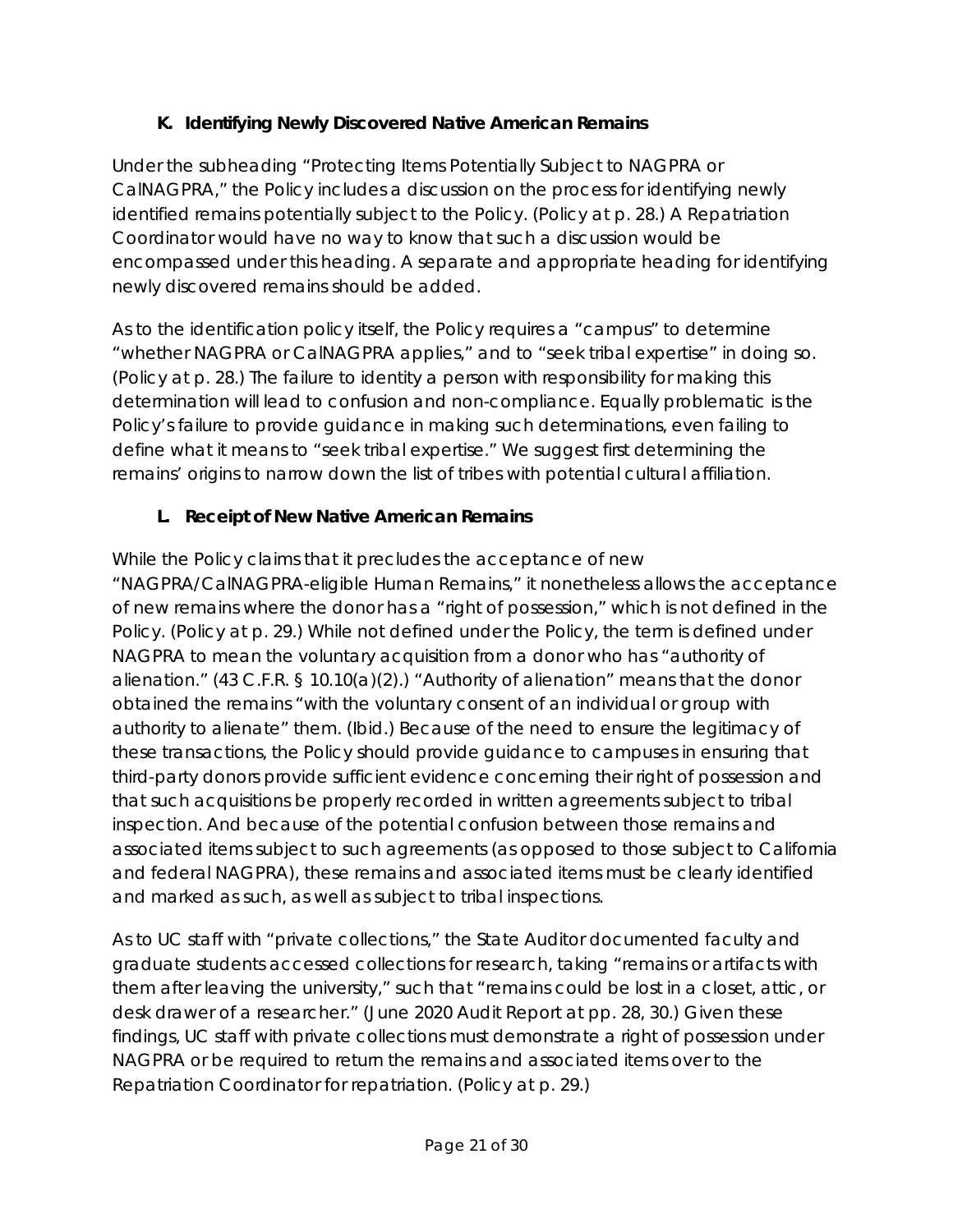### **M. Oversight**

When discussing chancellors' and the President's oversight authority, the Policy states for the first time that they may initiate audits to assess compliance and performance, in addition to the systemwide and campus committees. (Policy at p. 30.) This oversight authority should be discussed in conjunction with the President's and chancellors' other oversight responsibilities under the Policy under "Roles/ Responsibilities," section IV, subdivision (B)(1). Similar to the Commission's comments regarding committees' audits, because of the UC's past history concerning repatriation as documented by the Legislature, such audits should initially be mandatory to ensure compliance, with subsequent periodic audits occurring thereafter.

### **N. Complaints and Appeals**

### **1. Complaint Process**

The Policy only addresses complaints regarding "the consultation processes or access," but complaints may arise in many other contexts, including conflicts of interest, *ex parte* contacts with outsider experts, missed deadlines, inadequate notice, inadequate campus searches and identifications, improper inventory processes, etc. (Policy at p. 30.) Tribes should be entitled to file complaints about any aspect of the Policy. Because the goal is to repatriate as expeditiously as possible, the UC ought to be able to review and respond within 30-days of receiving a complaint. For complaints involving the chancellor/designee, tribes should also be able to address these to the President/designee.

While the Policy allows tribes dissatisfied with their responses to bring their complaints to the campus and systemwide committees and the President, it does not expressly provide authority to alter a prior response, which can include reversing and where appropriate remanding the matter for further consideration.

### **2. Appeals Concerning Cultural Affiliation and Repatriation/Disposition**

While the Policy would give the UC 45 days to respond to complaints, tribes would only be given 30 days to appeal determinations related to inventories, cultural affiliation, and repatriation/disposition. (Policy at pp. 30-31.) Many tribes lack the resources to review lengthy records to determine whether a sufficient evidentiary basis existed to justify UC determinations, or whether the UC complied with its polices and/or federal and state law, all within 30 days. The Commission recommends providing tribes with 60 days to appeal determinations, with extensions of time permitted upon a showing of good cause.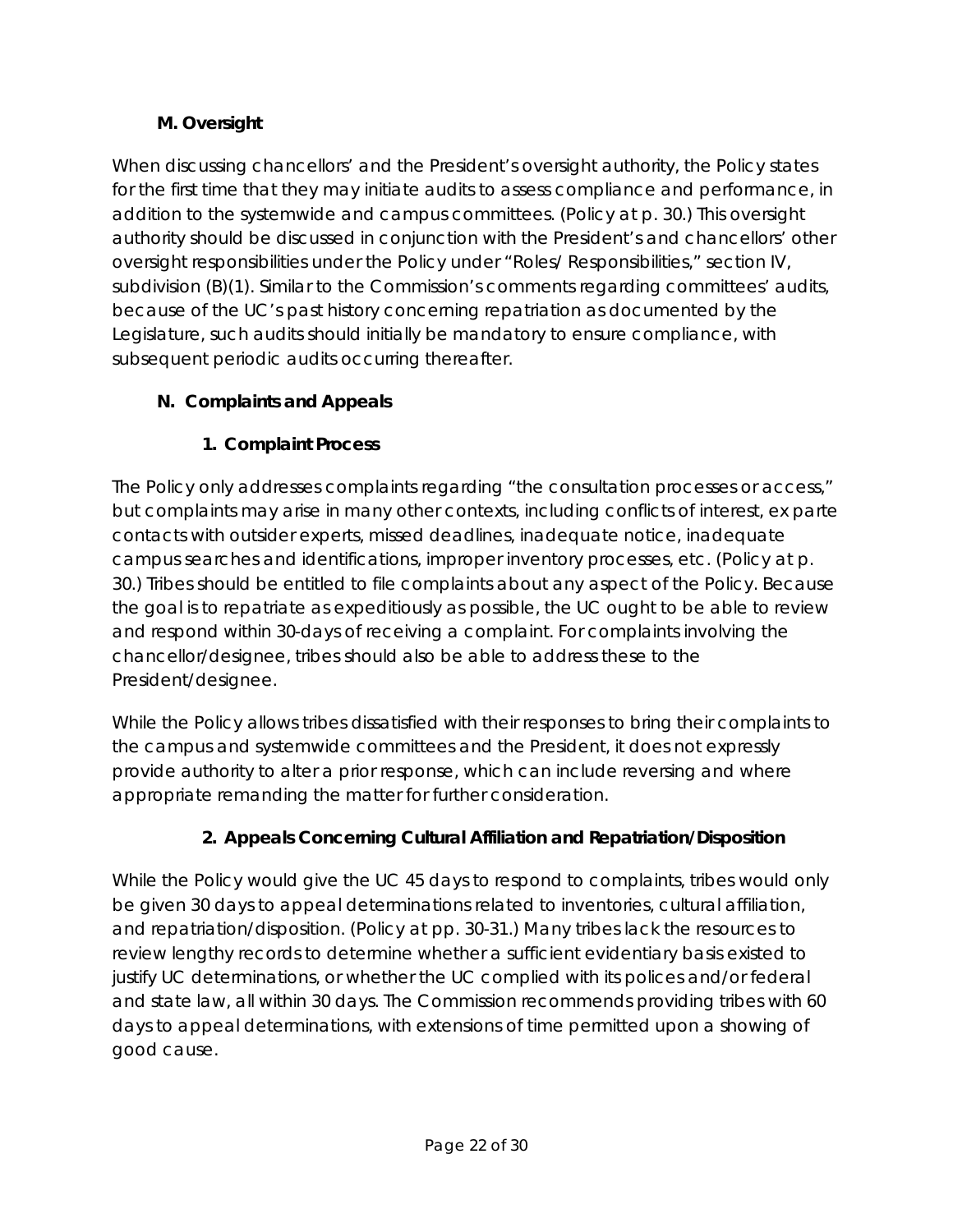### **O. Treatment**

### **1. Storage**

As to the treatment of remains, the Policy requires adherence to 36 C.F.R. § 79.9(b)(3), without describing its seven requirements. (Policy at pp. 32-33.) Guidance should be provided on complying with these requirements.

### **2. Research and Exhibition**

The Policy would permit research, testing, and exhibition where the campus obtains written permission from culturally affiliated tribes and any associated non-federally recognized tribes. (Policy at p. 33.) If the remains and associated items are culturally unidentified (at least under federal NAGPRA), then it would only require approval from federally recognized tribes upon whose aboriginal lands the remains and items were found. Research and testing are not part of state or federal repatriation, which focus exclusively on the return remains and items over to their rightful owners. After final repatriation/disposition of remains and items, the UC may create a separate policy for obtaining voluntary tribal consent to test, but academic research and testing are not part of a repatriation process.

While the Commission is opposed to any research and testing as part of any repatriation Policy, there are serious problems raised by this Policy, including:

- The process under the Policy of encouraging non-federally recognized tribes to associate with federally recognized tribes may take time, and the Policy would permit testing before the association process has been completed.
- The Policy does not require approval from state culturally affiliated tribes for federal CUI who have an interest in the remains under state cultural affiliation and potentially under federal law, particularly if they are able to associate with federally recognized tribes, or, if necessary, may obtains the remains subject to the Secretary's approval.
- Permission is not required from the tribal representative, as it is in other parts of the Policy.
- In order to prevent potential tribal exploitation, the Policy should specify that any "written authorization" include a clear and easily understood explanation of the type, nature, and extent of testing being permitted, the potential impacts of this testing on the remains and any associated items, the duration of such testing, as well as the tribes' rights to revoke such authority or to terminate the agreement.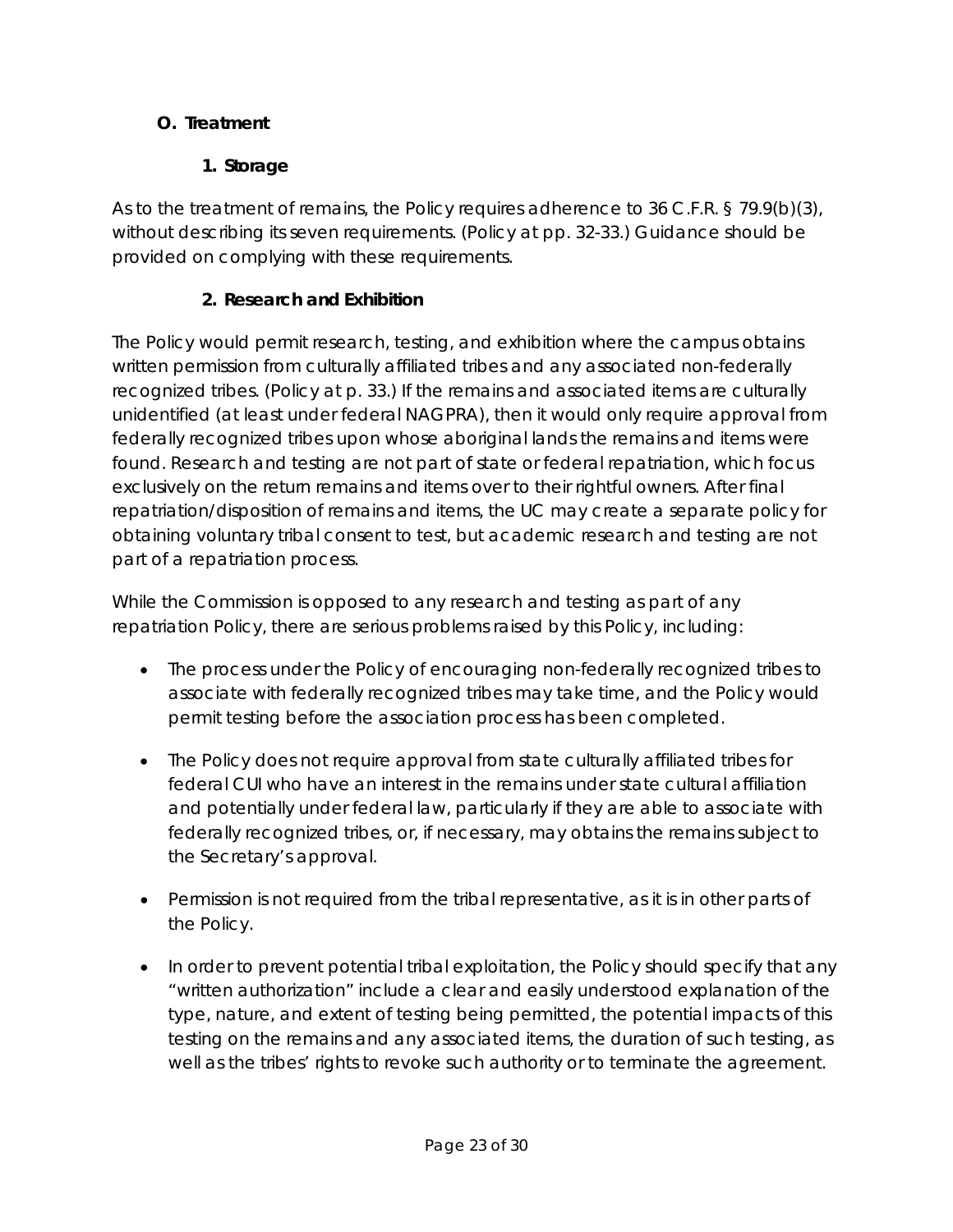### **3. Loans**

### **a. Loans to the UC**

The Policy would permit the UC to receive loaned remains under four circumstances: 1) A culturally affiliated tribe requests testing and analysis; 2) Another institution requests examination to fulfill its federal or California NAPGRA duties, but if culturally affiliated tribes have not authorized testing, then "the campus may only use minimally invasive procedures and shall not use destructive analysis (such as radio carbon dating, DNA analysis, stable isotope analysis, histological sampling)"; 3) "A request from an agency that recently discovered Human Remains that is unable to provide immediate and appropriate care"; 4) "Other research or care approved by or performed in Consultation with the Culturally Affiliated Tribe." (Policy at p. 35.) The Policy presents troubling legal concerns, including:

- Campuses may perform testing without ensuring that all state and federally culturally affiliated tribes have consented to the testing. It would allow just one culturally affiliated tribe to permit this testing even where other culturally affiliated tribes may object.
- It would allow forms of testing and analysis from other institutions even where state and federally culturally affiliated tribes have not authorized any testing or analysis. It does not define the term "destructive analysis" and fails to require consultation with all state and federally culturally affiliated tribes before any testing or analysis occurs. This is particularly important because tribes may have different customs and beliefs over what may be considered "destructive" to remains than do academics.
- All research and care should only occur in consultation with, and approval from, all state and federally culturally affiliated tribes, including non-federally recognized tribes as appropriate.

# **b. Loans from the UC**

Unfortunately, the State Auditor found that loans have been problematic. "[T]he campuses each indicated that they lacked controls for keeping track of what they had loaned." (June 2020 Audit Report at p. 28.) "The inadequate recordkeeping of loans and exchanges resulted in losses that the campuses did not discover until NAGPRA required them to take inventory of their collections in the 1990s." (*Ibid.*) "When we inquired about some of the missing remains and artifacts at each campus, the campuses generally could provide little information about how they went missing because of poor recordkeeping." (*Id*. at p. 29.)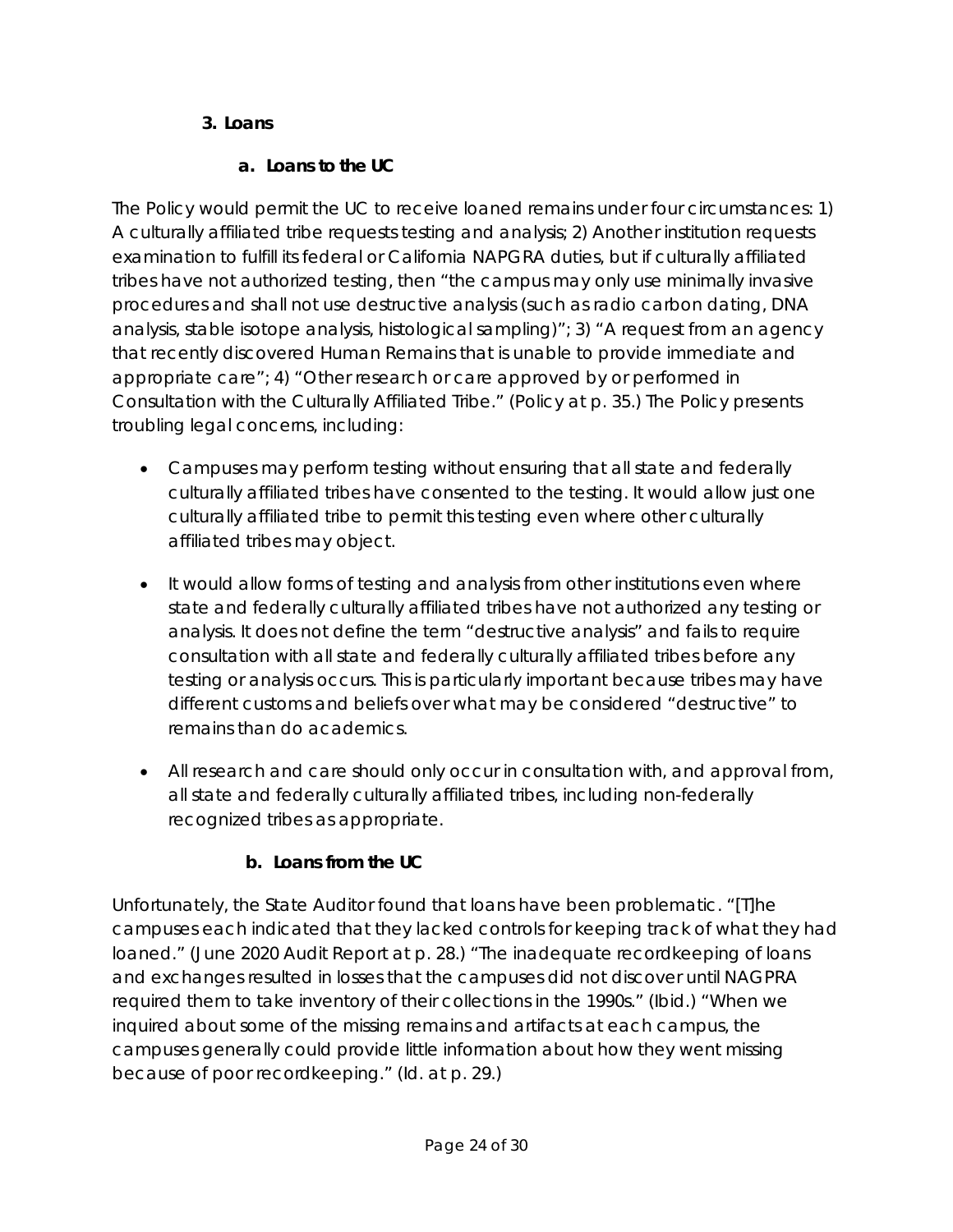The Policy would allow short-term loans to external institutions if initiated by culturally affiliated tribes or "in furtherance of Repatriation or Disposition, for periods not to exceed two years." (Policy at p. 35.) The term "in furtherance of" Repatriation or Disposition" is not defined, nor who makes this determination. Thus, under the Policy a campus could loan remains under circumstances where all state and federally culturally affiliated tribes have not agreed to such a loan which should never occur. Further given the UC's loan history, loans should be discouraged and only available if requested by a tribe after a final repatriation/disposition decision has been made.

### **IV. REPATRIATION IMPLEMENTATION PLAN**

The Commission has repeatedly explained that AB 2836 requires the UC adopt systemwide policies applying across all campuses for the following areas:

- 1. Culturally appropriate treatment of remains and cultural items, including testing;
- 2. Claims process for repatriation, including tribal notifications;
- 3. Deaccessioning collections;
- 4. Identification and disposition of culturally unidentifiable remains, including updates of existing CUI inventories to determine if cultural affiliation can be determined.

(Health & Saf. Code, § 8025, subds. (2)(A)-(D).)

The Legislature documented the need for a systemwide policy in these areas because of the UC's "history of inconsistent application of federal and state repatriation laws by some campuses," along with "the absence of required consultation with California Native American tribes" under federal and state law. (Assem. Bill No. 2836 (2017-2018 Reg. Sess.) § 1 (Legislative Findings), subds. (a)(8) and (9).)

Despite these Legislative findings and the Commission's prior comments, the State Auditor concluded that: "Our review of the draft policy from April 2020 found that it would not create consistency across campuses as state law intends." (June 2020 Audit Report at p. 23.)

### **A. Culturally Appropriate Treatment and Testing**

AB 2836 requires the UC to "[a]dopt and implement systemwide policies regarding the culturally appropriate treatment of Native American human remains and cultural items," as well as testing. (Health & Saf. Code, § 8025, subd. (a)(2)(A).) The Policy provides that campuses "must adopt procedures consistent with this section, to ensure respectful treatment of such Human Remains and Cultural Items and compliance with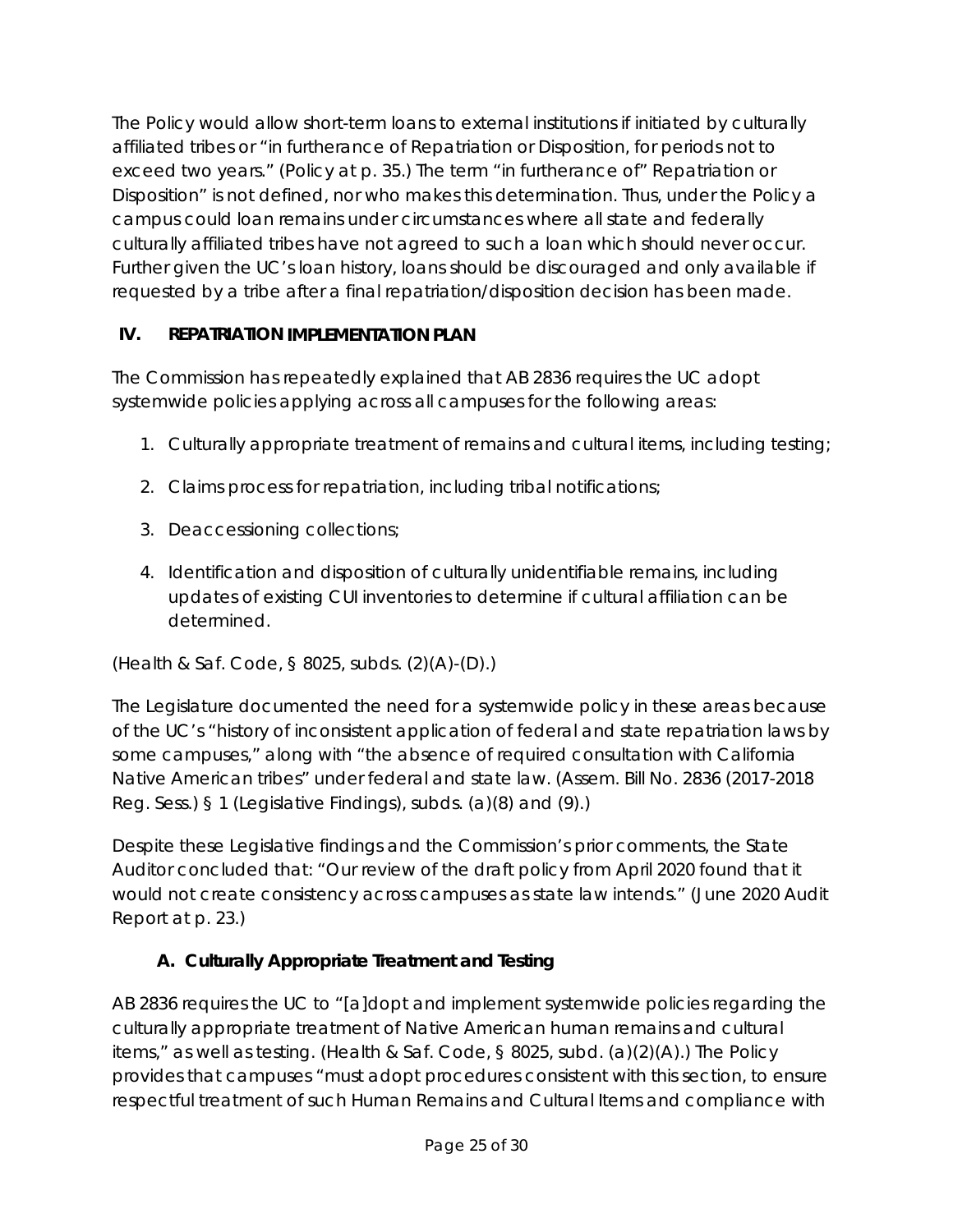all applicable laws and regulations." (Policy at p. 32.) And "[e]ach campus with a NAGPRA/CalNAGPRA-eligible collection must post on their website how to make traditional care requests." (Policy at p. 32.)

First, the Policy fails to create systemwide policies governing culturally appropriate treatment, abdicating this responsibility to each campus in contravention of AB 2836. This will result in the application of inconsistent policies across campuses, something the Legislature sought to avoid. Second, the policy needs to set out procedures for campuses to follow, for instance, requiring campuses to promptly seek consultations with state/federal culturally affiliated tribes. Third, it is not enough that campuses post on their websites how to make requests for culturally appropriate treatment. There must be a systemwide process, with prompt deadlines, for responding to such requests.

As to testing, see comments above under "Treatment—Research and Exhibition."

#### **B. Proactive Review of CUI Determinations**

The Policy requires each campus to "describe the process to be undertaken to proactively" inform tribes about CUI for consultation and to "[r]eview and update previous determinations of Culturally Unidentifiable Human Remains or Associated Funerary Objects." (Policy at p. 36.) The State Auditor found that "[a]lthough the policy addresses the grounds on which a campus may make an affiliation decision, it does not create a standardized process for doing so." (June 2020 Audit Report at p. 23.)

No definition of "proactively" is provided, nor is there any guidance concerning the processes which should be undertaken to perform these reviews. There are no timetables or deadlines for initiating and completing such reviews, and the sample timeline provided for full repatriation of all remains and items is not sufficient. (Policy at p. 38.)

Moreover, despite AB 2836's express requirement for a systemwide policy governing these reviews, the Legislative findings explaining the need for systemwide review policies, and two-prior Commission comment letters explaining the legal requirements for systemwide policies, the Policy continues to delegate to each campus responsibility to develop its own policies for these reviews. This perpetuates the existing history of inconsistent application of repatriation laws across UC campuses, permitting some campuses to indefinitely delay the creation and implementation of review policies; a violation of law and an unacceptable outcome.

Other elements of the review process are problematic. For instance, the Policy does not require campuses to notify all tribes about existing CUI inventories for their review and it only requires consultation with tribes from whose tribal lands the objects were removed or tribes with an aboriginal interest in these same lands and California Indian tribes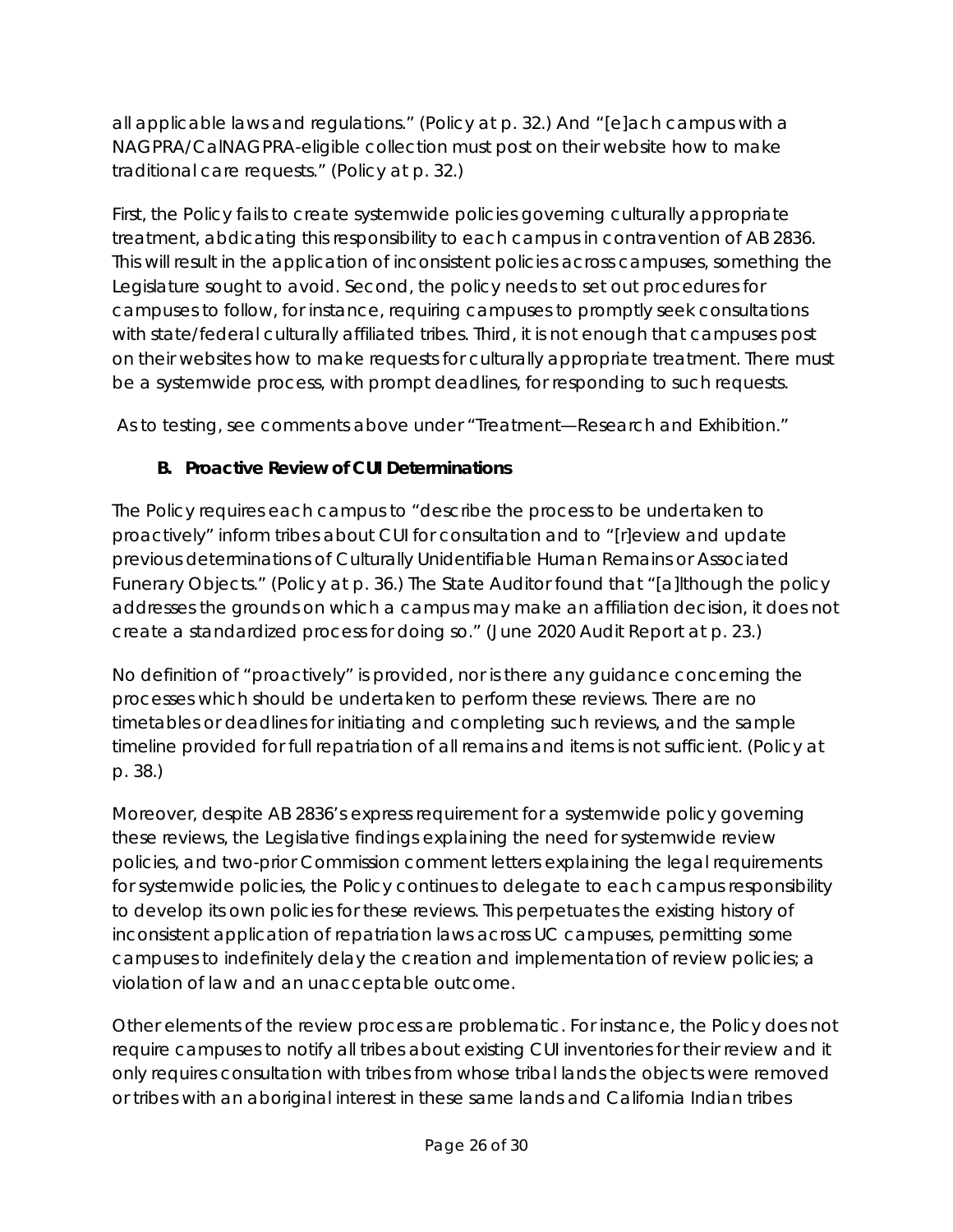(including non-federally recognized tribes) when the Commission issues a tribal list under CalNAGPRA. (Policy at p. 37.) But limiting consultations in this fashion ignores the reality that a review and update of existing CUI determinations through broader tribal consultations may yield previously unidentified state/federally culturally affiliated tribes. This reality cannot be overlooked given the Legislature's findings that an "absence of required consultation with California Native American tribes with respect to repatriation has resulted in some University of California campuses excluding or limiting the participation of stakeholders who could bring valuable knowledge to the repatriation process." (Assem. Bill No. 2836 (2017-2018 Reg. Sess.) § 1 (Legislative Findings), subd. (a)(9).) A broader consultation would also assist non-federally recognized tribes in establishing state cultural affiliation and to associate with federally recognized tribes, something the Policy encourages. (Policy at p. 24)

But more fundamentally, regardless of consultations, under section 10.11, subdivision (c), campuses must affirmatively offer existing CUI to tribes consistent with the Policy (Policy at pp. 25-26) which the Policy fails to make clear here. The Policy should explain that, even if consultations are unsuccessful, the items must still be repatriated through the disposition process under  $\S V(b)(3)(D)(5)$ . This avoids any misapprehension by the campuses that they may still retain CUI after such consultations or where no requests are made.

# **C. Systemwide Claims Process**

AB 2836 requires the UC to "[a]dopt and implement clear and transparent policies and procedures on the systemwide requirements for submitting claims for the repatriation of human remains and cultural items . . ." (Health & Saf. Code, § 8025, subd. (a)(2)(B).) While the Policy does discuss that tribes may file requests, it does not provide any procedure for doing so and, as discussed above, fails to provide any procedure for filing claims involving state cultural affiliation. (Policy at p. 23.) The Policy requires repatriation to federally recognized tribes within 90-days of receiving a request, but fails to integrate CalNAGPRA into this process. (Policy at p. 23.) A process is needed to enable a non-federally recognized tribe making a request under CalNAGPRA to affiliate with a federal tribe as part of the overall claims procedure process.

# **D. Deaccessioning**

AB 2836 requires the UC to "[a]dopt or amend systemwide University of California museum deaccessioning policies to explicitly provide for the deaccession of collections containing Native American human remains and cultural items to effect the timely and respectful repatriation of those items pursuant to valid claims submitted by a California Indian tribe." (Health & Saf. Code, § 8025(a)(2)(C).) Not only does the Policy fail to create systemwide deaccessioning policies, it does not even require campuses create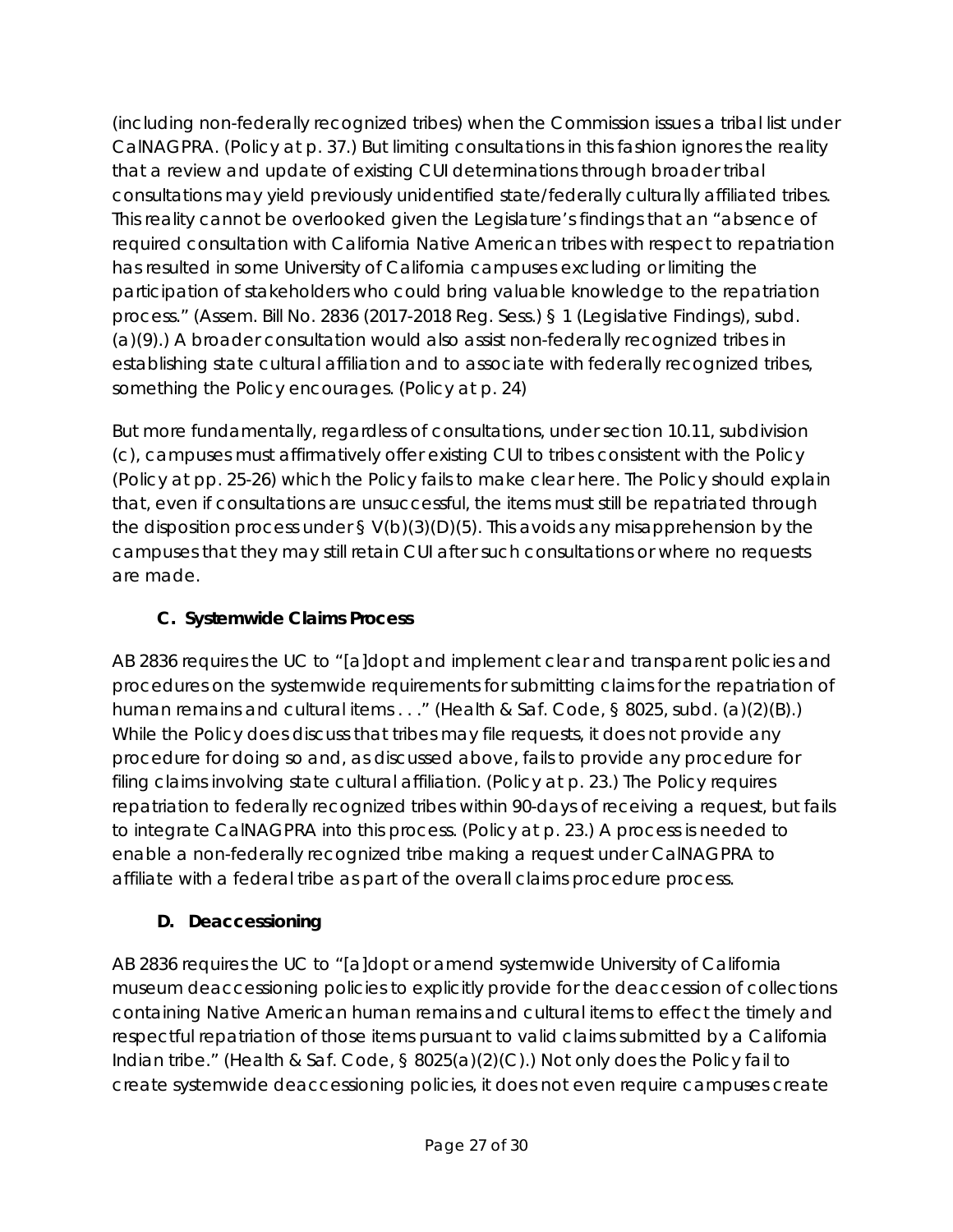such policies: "If a Tribe has requested items that have been determined not to be Human Remains or Cultural Items as defined by NAGPRA and CalNAGPRA, in recognition of the principles articulated in Section III.B of this policy, campuses may voluntarily Deaccession items to the requesting Tribe, in accordance with campus practices and as allowable by law." (Policy at p. 29.) The fact that no process is created for tribes to even submit deaccessioning requests, makes the possibility of such requests remote. This is coupled with the Policy's failure to provide a process for evaluating these requests and to provide for "the timely and respectful repatriation of those items pursuant to valid claims submitted by a California Indian tribe." (Health & Saf. Code, § 8025(a)(2)(C).) The Policy, in this regard, represents a complete repudiation of AB 2836.

# **E. Systemwide Policies on the Identification of CUI**

AB 2836 requires the UC to adopt systemwide policies for "cultural items while in possession of a University of California campus" and for the "identification" of remains and cultural items. (Health & Saf. Code, § 8025 subds. (a)(2)(A) and (D).) As discussed above under the heading "Identifying Newly Discovered Native American Remains," the Policy fails to do so.

# **F. Outreach to Culturally Affiliated Tribes**

The Policy requires campuses to develop plans "for reaching out to Culturally Affiliated Tribes that have not yet requested" items. (Policy at p. 37.) This includes "instructions on how to submit such Requests." (*Ibid*.) Like the Policy's other delegations of systemwide responsibilities to its campuses, no guidance is provided describing the efforts campuses must undertake to reach out to these tribes, and no timetables are provided for completing these policies, including for initiating these contacts.

As for delegating responsibility to each campus to adopt such plans and to provide instructions on submitting requests, AB 2836 requires the UC to adopt systemwide policies across its campuses for submitting claims, including "notification to tribes of human remains and cultural items deemed culturally affiliated but that are not subject to a current repatriation claim." (Health & Saf. Code, § 8025(a)(1)(B).) The Policy perpetuates the existing history of inconsistent application of repatriation laws across UC campuses, permitting some campuses to indefinitely delay, as well as hinder through inadequate notification procedures, the repatriation of unclaimed culturally affiliated items; a violation of law and an unacceptable outcome.

### **G. Outreach to Controlling Agencies**

Yet again, the Policy delegates to each campus the responsibility for "a schedule for reaching out to agencies that have Control of Human Remains and Cultural Items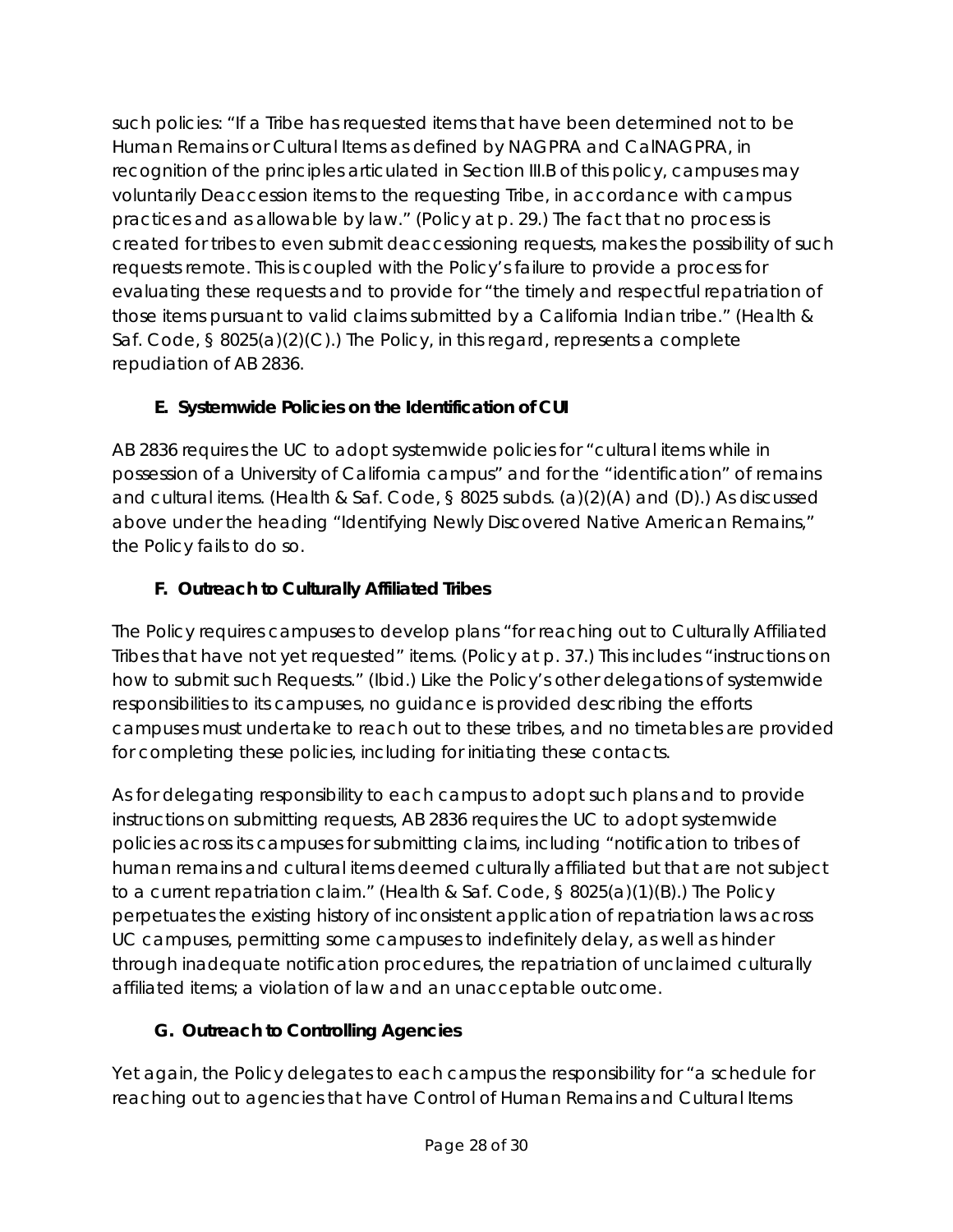currently held by UC to prompt and encourage the agency's Repatriation efforts." (Policy at p. 37.) No guidance is provided for the creation of such a schedule, as well as for "reaching out to agencies."

### **H. Tribal Outreach**

The Policy requires campuses "include an outreach program that promotes proactive Consultation with Tribal Representatives regarding the Affiliation, Repatriation, and Disposition of the Human Remains and Cultural Items, including a reasonable timeline for such activities." (Policy at pp. 37-38.) "To the extent permitted by UC and tribal resources, campuses will invite Tribes seeking Repatriation or Disposition to attend regularly scheduled meetings to discuss Repatriation/Disposition strategies." (Policy at p. 38.) No definition of "outreach" and "proactive" consultation is provided under the Policy.

But the Policy already requires campuses to initiate consultation "as early as possible" to "engage with Tribal Representatives in ongoing meaningful dialog regarding Cultural Affiliation and the identification of Cultural Items throughout the Inventory and Summary processes." (Policy at p. 17.) This includes "[f]lexible meeting agendas and schedules, with opportunity for tribal input on the agenda or schedule themselves." (Policy at p. 17.) "UC campuses should work collaboratively with each other when engaging in Consultation with Tribes that may have Human Remains or Cultural Items in collections across multiple campuses." (Policy at p. 17.)

The Policy is unclear whether such tribal outreach is in addition to the consultation requirements which dovetail its requirements. Under consultation, campuses have an existing duty to engage in proactive consultation regarding the affiliation, repatriation, and disposition, involving "meaningful dialog" that include meetings. The Policy could be interpreted as meaning that these elements of consultation are subject to each campus making its own plan and that meetings are optional depending on UC resources. The result is potential confusion among campuses over what constitutes voluntary "outreach" subject to the creation of a campus plan and what constitutes required consultation. In conjunction with this potential confusion, campuses will, undoubtedly, adopt and implement differing outreach efforts, promoting inconsistency across campuses.

### **CONCLUSION**

As currently drafted, the Policy will result in fragmented processes across campuses, often in conflict state and federal law, with campuses pursuing varied reevaluation plans, some more vigorously than others; a fact documented by the State Auditor's June 2020 Audit Report. For tribes with state cultural affiliation, it will fail to create a